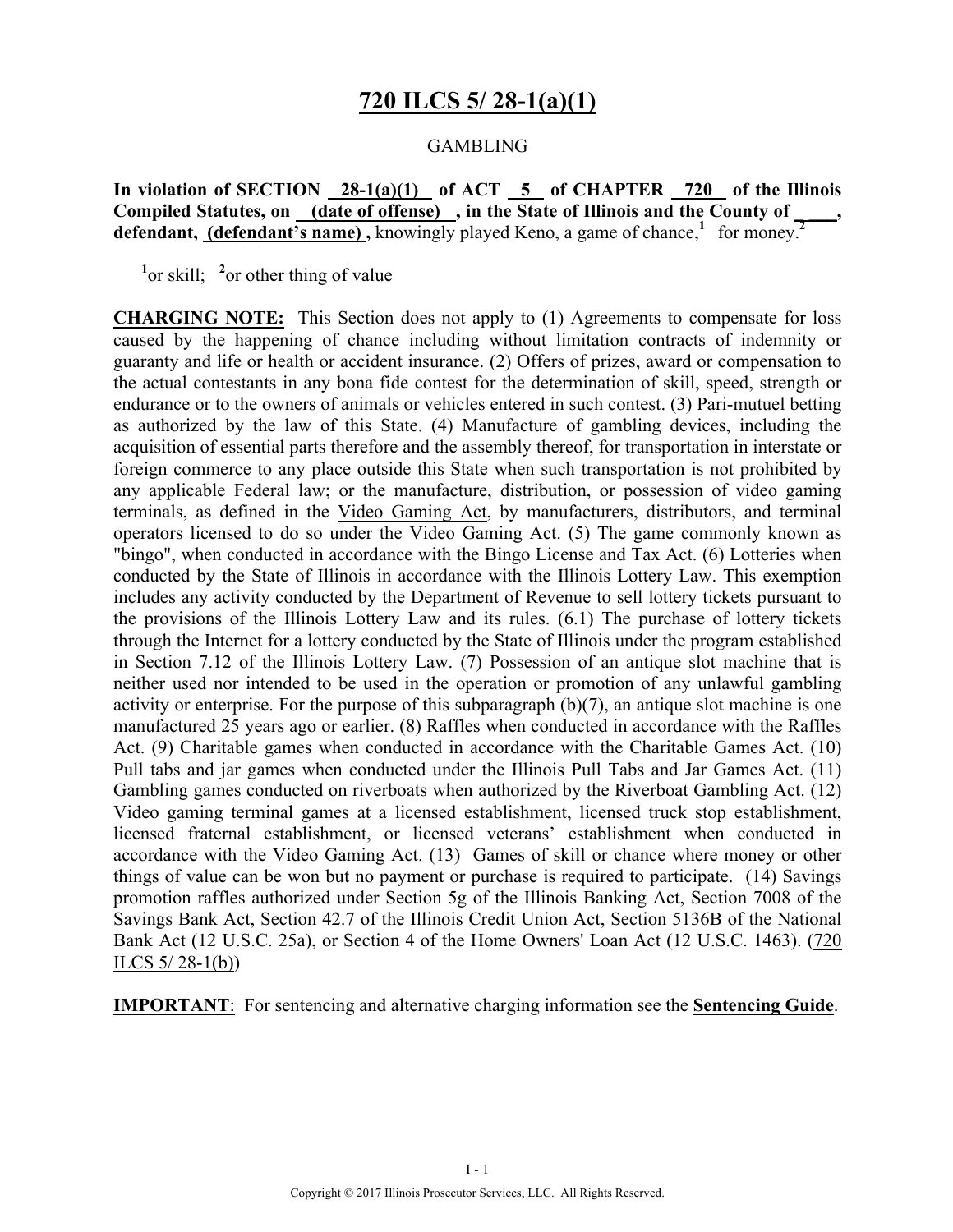**Legislative History:** Codified - Laws 1961, p.1983 (January 1, 1962); Amended - Laws 1963, p.1412; Laws 1963, p.2167; Laws 1965, p.385; Laws 1965, p.407; Laws 1967, p.2817; Laws 1967, p.2822; Laws 1967, p.2977; Laws 1968, p.101; P.A.s 77-331, 77-2638, 78-255, 78-20, 78- 1297, 80-1450, 81-1365, 84-601, 84-1303, 84-1407, 84-1438, 85-1012, 91-257, 96-34, 96-37, 96-1203, 96-1203 and amended and re-numbered by Public Act 97-1108; Eff: 1-1-13.

This subsection was amended by Public Act 99-0149. Effective: 1-1-16.

**CHARGE:** Misdemeanor (Class A) **BOND:** \$1,500

### **720 ILCS 5/ 28-1(a)(2)**

#### GAMBLING

**In violation of SECTION 28-1(a)(2) of ACT 5 of CHAPTER 720 of the Illinois**  Compiled Statutes, on (date of offense), in the State of Illinois and the County of **defendant, (defendant's name) ,** knowingly made a wager, \$50 United States currency, upon the result of the 2008 Presidential election.**<sup>1</sup>**

<sup>1</sup>or made a wager upon any game, contest, or political nomination, appointment or election

**EXEMPTIONS:** For a list of activities that do not constitute gambling, see Subsection 28- $1(a)(1)$  of this document.

**IMPORTANT**: For sentencing and alternative charging information see the *Sentencing Guide.*

This complaint was last amended and re-numbered by Public Act 97-1108; Eff: 1-1-13.

**CHARGE:** Misdemeanor (Class A) **BOND:** \$1,500

### **720 ILCS 5/ 28-1(a)(3)**

#### GAMBLING

**In violation of SECTION 28-1(a)(3) of ACT 5 of CHAPTER 720 of the Illinois**  Compiled Statutes, on (date of offense), in the State of Illinois and the County of defendant, (defendant's name), knowingly operated<sup>1</sup> a gambling device, a roulette wheel.

<sup>1</sup>or kept, owned, used, purchased, exhibited, rented, sold, bargained for the sale or lease of, manufactured or distributed any gambling device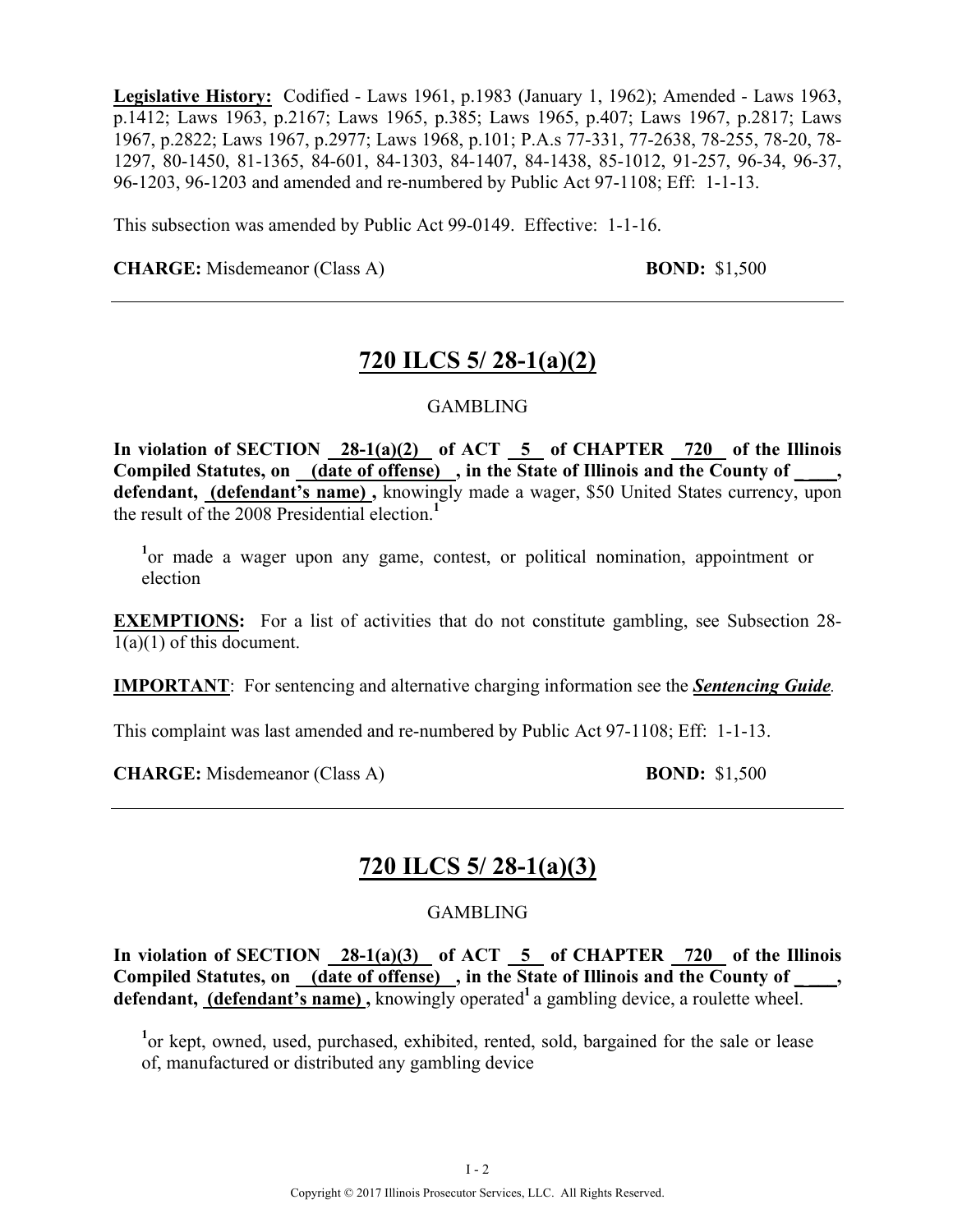**DEFINITION:** A "gambling device" is any clock, tape machine, slot machine or other machines or device for the reception of money or other thing of value on chance or skill or upon the action of which money or other thing of value is staked, hazarded, bet, won or lost; or any mechanism, furniture, fixture, equipment or other device designed primarily for use in a gambling place.

**CASE SUPPORT:** Information charging the defendant with gambling offenses was adequate where charges set forth the defendant's name, the name of the offense, the approximate date of the offense, the county in which the offense occurred, that the defendant knowingly kept gambling devices, and listed the names of the machines alleged to be gambling devices. People v. Whitamore (4th Dist., 1993), 241 Ill. App. 3d 519.

**EXEMPTIONS:** For a list of activities that do not constitute gambling, see Subsection 28- $1(a)(1)$  of this document.

**CHARGING AND SENTENCING NOTE:** A second or subsequent offense is a Class 4 felony. The charging instrument must state prior conviction. See Appendix A for discussion.

**IMPORTANT**: For sentencing and alternative charging information see the *Sentencing Guide*.

This complaint was last amended and re-numbered by Public Act 97-1108; Eff: 1-1-13.

**CHARGE:** Misdemeanor (Class A) **BOND:** \$1,500

### **720 ILCS 5/ 28-1(a)(5)**

#### GAMBLING

In violation of SECTION 28-1(a)(5) of ACT 5 of CHAPTER 720 of the Illinois Compiled Statutes, on (date of offense), in the State of Illinois and the County of **defendant, (defendant's name),** knowingly possessed \$2,000<sup>1</sup> United States currency, which he had received in the course of a bet.**<sup>2</sup>**

<sup>1</sup>any amount; <sup>2</sup> or wager

**NOTE:** See preceding complaint for alternative charge.

**EXEMPTIONS:** For a list of activities that do not constitute gambling, see Subsection 28- $1(a)(1)$  of this document.

**CHARGING AND SENTENCING NOTE:** A second or subsequent conviction is a Class 4 felony. The charging instrument must state prior conviction. See Appendix A for discussion.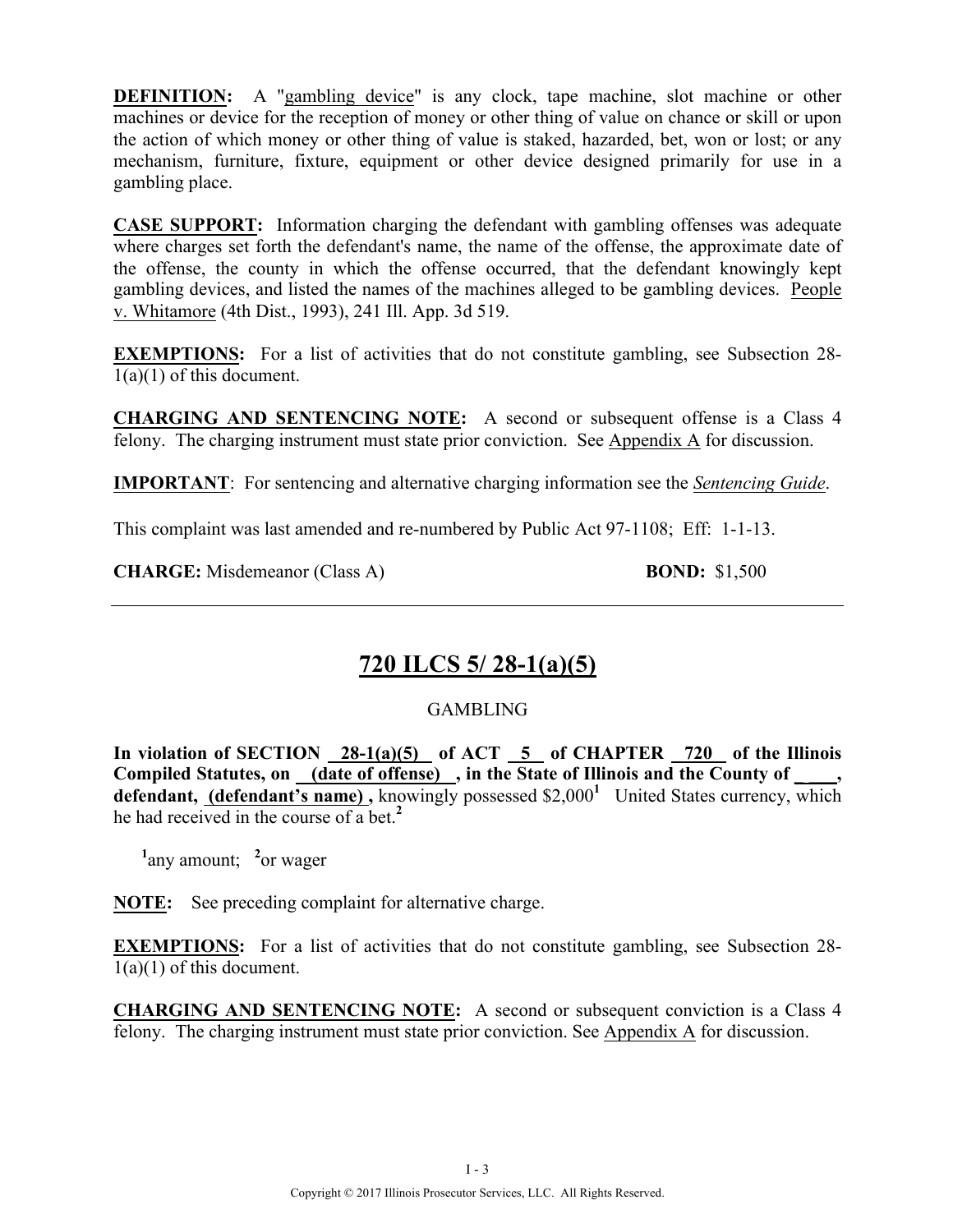**IMPORTANT**: For sentencing and alternative charging information see the Sentencing Guide. This complaint was last amended and re-numbered by Public Act 97-1108; Eff: 1-1-13.

**CHARGE:** Misdemeanor (Class A) **BOND:** \$1,500

### **720 ILCS 5/ 28-1(a)(5)**

#### GAMBLING

In violation of SECTION 28-1(a)(5) of ACT 5 of CHAPTER 720 of the Illinois Compiled Statutes, on <u>(date of offense)</u>, in the State of Illinois and the County of \_\_\_\_, **defendant, (defendant's name)**, knowingly possessed<sup>1</sup> a book<sup>2</sup> by means of which bets<sup>3</sup> have been<sup> $4$ </sup> recorded.<sup>5</sup>

<sup>1</sup><sup>or</sup> owned; <sup>2</sup><sup>or</sup> instrument or apparatus; <sup>3</sup><sup>or</sup> wagers; <sup>4</sup><sup>or</sup> are; <sup>5</sup><sup>or</sup> registered

**NOTE:** See following complaint for alternative charge.

**EXEMPTIONS:** For a list of activities that do not constitute gambling, see Subsection 28- $1(a)(1)$  of this document.

**CHARGING AND SENTENCING NOTE:** A second or subsequent offense is a Class 4 felony. The charging instrument must state prior conviction. See Sentencing Guid*e* for discussion.

**IMPORTANT**: For sentencing and alternative charging information see the Sentencing Guide.

This complaint was last amended and re-numbered by Public Act 97-1108; Eff: 1-1-13.

**CHARGE:** Misdemeanor (Class A) **BOND:** \$1,500

### **720 ILCS 5/ 28-1(a)(6)**

#### GAMBLING

**In violation of SECTION 28-1(a)(6) of ACT 5 of CHAPTER 720 of the Illinois**  Compiled Statutes, on (date of offense), in the State of Illinois and the County of defendant, (defendant's name), knowingly sold pools upon the result of the 2008 Presidential election<sup>1</sup> to Don Smith.

<sup>1</sup> or any contest of skill or chance, political nomination, appointment or election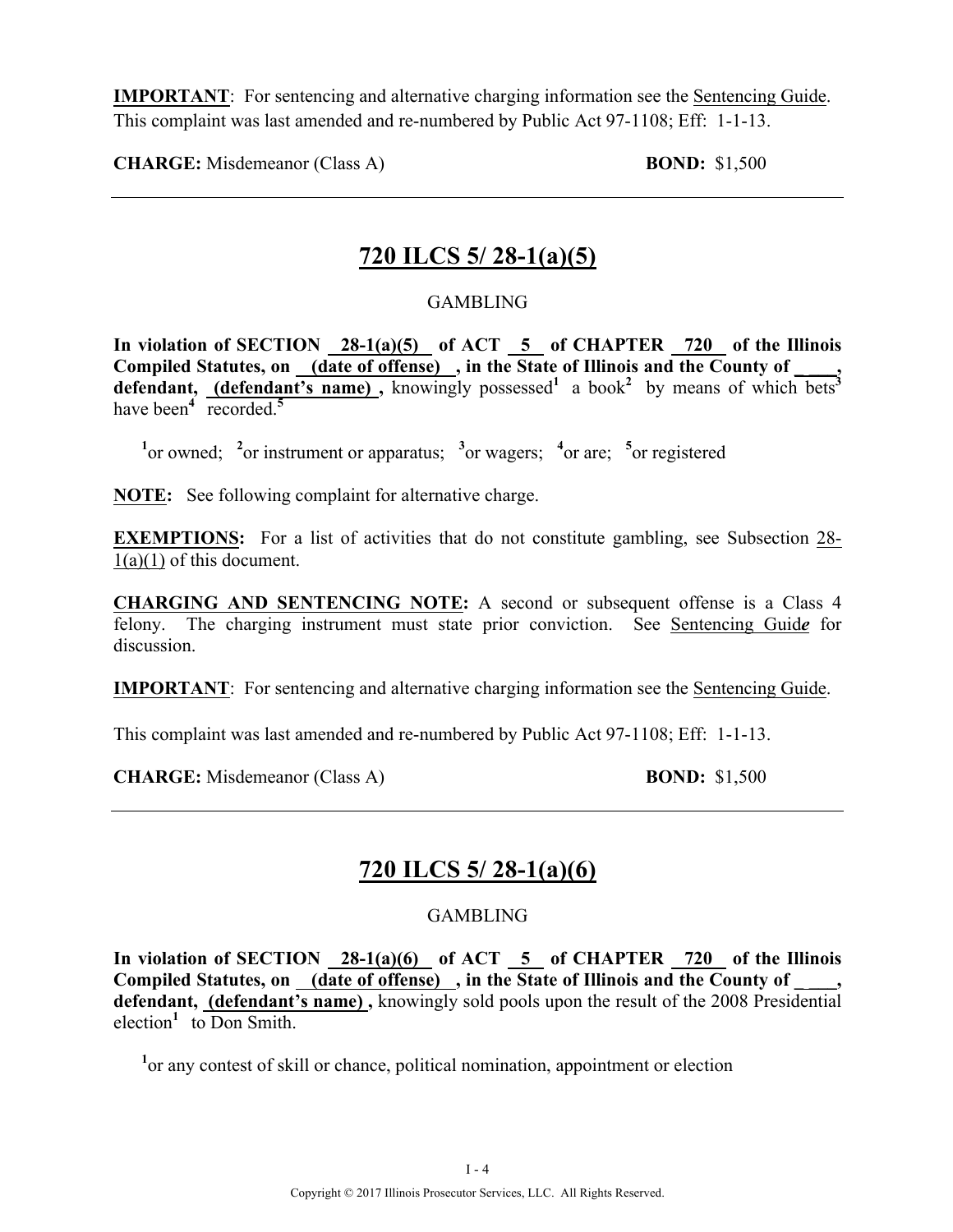**EXEMPTIONS:** For a list of activities that do not constitute gambling, see Subsection 28- $1(a)(1)$  of this document.

**CHARGING AND SENTENCING NOTE:** A second or subsequent offense is a Class 4 felony. The charging instrument must state prior conviction. See Appendix A for discussion.

**IMPORTANT**: For sentencing and alternative charging information see the Sentencing Guide.

This complaint was last amended and re-numbered by Public Act 97-1108; Eff: 1-1-13.

**CHARGE:** Misdemeanor (Class A) **BOND:** \$1,500

### **720 ILCS 5/ 28-1(a)(7)**

#### GAMBLING

**In violation of SECTION 28-1(a)(7) of ACT 5 of CHAPTER 720 of the Illinois**  Compiled Statutes, on (date of offense), in the State of Illinois and the County of \_\_\_\_, defendant, (defendant's name), knowingly sold<sup>1</sup> tickets for a lottery to Don Smith.

<sup>1</sup> or sat up or promoted any lottery, or offered to sell or transfer any ticket or share for any **lottery** 

**EXEMPTIONS:** For a list of activities that do not constitute gambling, see Subsection 28- $1(a)(1)$  of this document.

**CHARGING AND SENTENCING NOTE:** A second or subsequent offense is a Class 4 felony. The charging instrument must state prior conviction. See Appendix A for discussion.

**IMPORTANT**: For sentencing and alternative charging information see the Sentencing Guide.

This complaint was last amended and re-numbered by Public Act 97-1108; Eff: 1-1-13.

**CHARGE:** Misdemeanor (Class A) **BOND:** \$1,500

### **720 ILCS 5/ 28-1(a)(8)**

GAMBLING

**In violation of SECTION 28-1(a)(8) of ACT 5 of CHAPTER 720 of the Illinois Compiled Statutes, on (date of offense) , in the State of Illinois and the County of \_ \_\_\_, defendant, (defendant's name),** knowingly sold<sup>1</sup> policy tickets to Don Smith.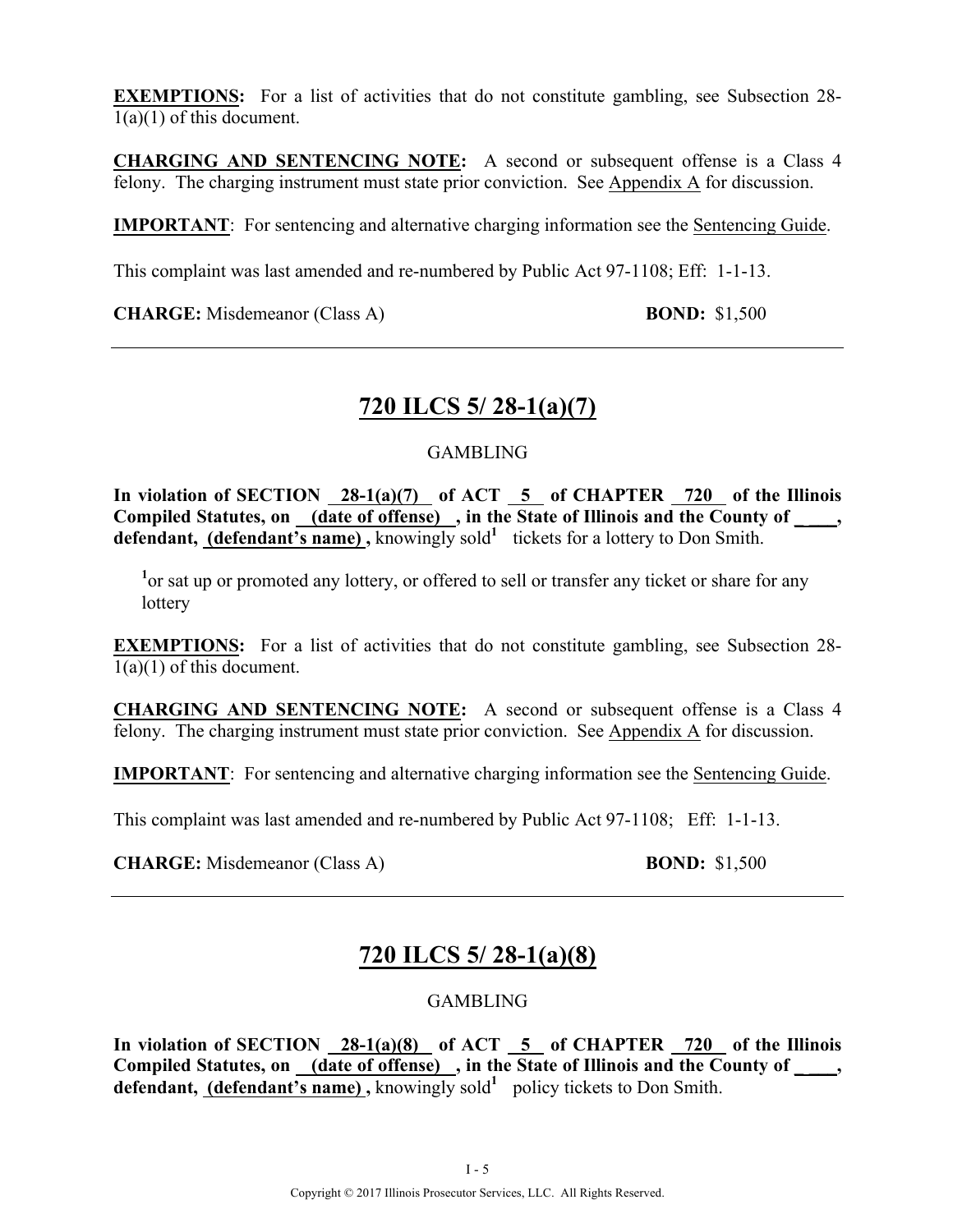<sup>1</sup> or sets up or promotes any policy game, or offers to sell or knowingly possesses or transfers any policy ticket, slip, record, document or other device

**EXEMPTIONS:** For a list of activities that do not constitute gambling, see Subsection 28- $1(a)(1)$  of this document.

**CHARGING AND SENTENCING NOTE:** A second or subsequent offense is a Class 4 felony. The charging instrument must state prior conviction. See Appendix  $\overline{A}$  for discussion.

**IMPORTANT**: For sentencing and alternative charging information see the Sentencing Guide.

This complaint was last amended and re-numbered by Public Act 97-1108; Eff: 1-1-13.

**CHARGE:** Misdemeanor (Class A) **BOND:** \$1,500

## **720 ILCS 5/ 28-1(a)(9)**

#### GAMBLING

In violation of SECTION 28-1(a)(9) of ACT 5 of CHAPTER 720 of the Illinois **Compiled Statutes, on (date of offense) , in the State of Illinois and the County of \_ \_\_\_, defendant, (defendant's name)**, knowingly printed<sup>1</sup> lottery tickets.<sup>2</sup>

<sup>1</sup> or drafted or published; <sup>2</sup> or share or any policy ticket, slip, record, document or similar device

**EXEMPTION:** For a list of activities that do not constitute gambling, see Subsection 28-1(a)(1) of this document.

**CHARGING AND SENTENCING NOTE:** A second or subsequent offense is a class 4 felony. The charging instrument must state prior conviction. See Appendix A for discussion.

**IMPORTANT**: For sentencing and alternative charging information see the Sentencing Guide.

This complaint was last amended and re-numbered by Public Act 97-1108; Eff: 1-1-13.

**CHARGE:** Misdemeanor (Class A) **BOND:** \$1,500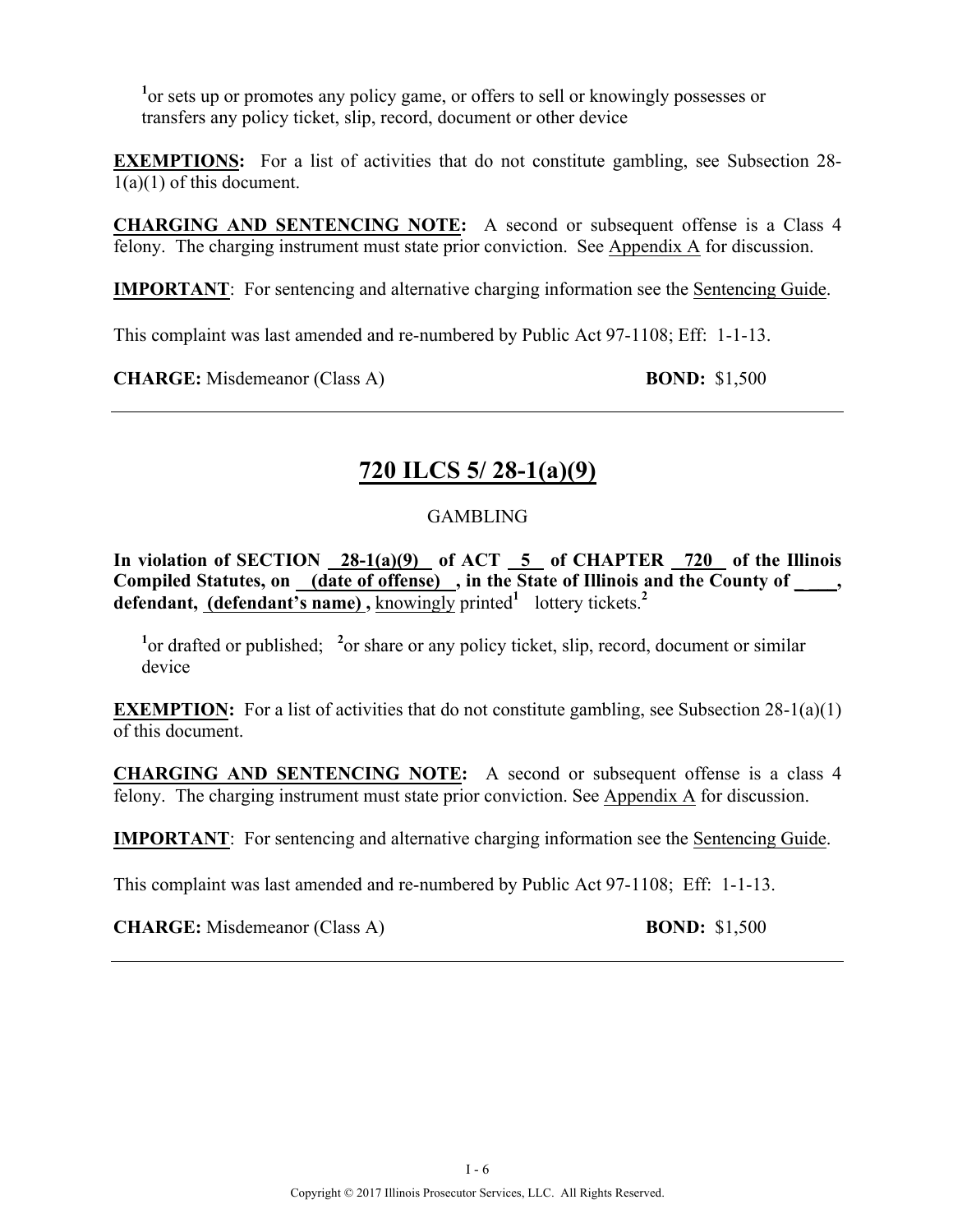### **720 ILCS 5/ 28-1(a)(10)**

#### GAMBLING

In violation of SECTION 28-1(a)(10) of ACT 5 of CHAPTER 720 of the Illinois **Compiled Statutes, on (date of offense) , in the State of Illinois and the County of \_ \_\_\_, defendant, (defendant's name) ,** knowingly advertised a lottery.**<sup>1</sup>**

<sup>1</sup><sup>or</sup> policy game

**EXEMPTIONS:** For a list of activities that do not constitute gambling, see Subsection 28-1(a)(1) of this document.

**CHARGING AND SENTENCING NOTE:** A second or subsequent offense is a Class 4 felony. The charging instrument must state prior conviction. See Appendix A for discussion.

**IMPORTANT**: For sentencing and alternative charging information see the Sentencing Guide.

This complaint was last amended and re-numbered by Public Act 97-1108; Eff: 1-1-13.

**CHARGE:** Misdemeanor (Class A) **BOND:** \$1,500

### **720 ILCS 5/ 28-1(a)(11)**

#### GAMBLING

**In violation of SECTION 28-1(a)(11) of ACT 5 of CHAPTER 720 of the Illinois**  Compiled Statutes, on (date of offense), in the State of Illinois and the County of defendant, (defendant's name), knowingly transmitted information as to wagers<sup>1</sup> by telephone.**<sup>2</sup>**

<sup>1</sup>betting odds, or changes in betting odds; <sup>2</sup> or telegraph, radio, semaphore or similar means

**NOTE:** See following complaint for alternative charge.

**EXEMPTIONS:** For a list of activities that do not constitute gambling, see Subsection 28-1(a)(1) of this document.

**CHARGING AND SENTENCING NOTE:** A second or subsequent offense is a Class 4 felony. The charging instrument must state prior conviction. See Appendix A for discussion.

**IMPORTANT**: For sentencing and alternative charging information see the Sentencing Guide.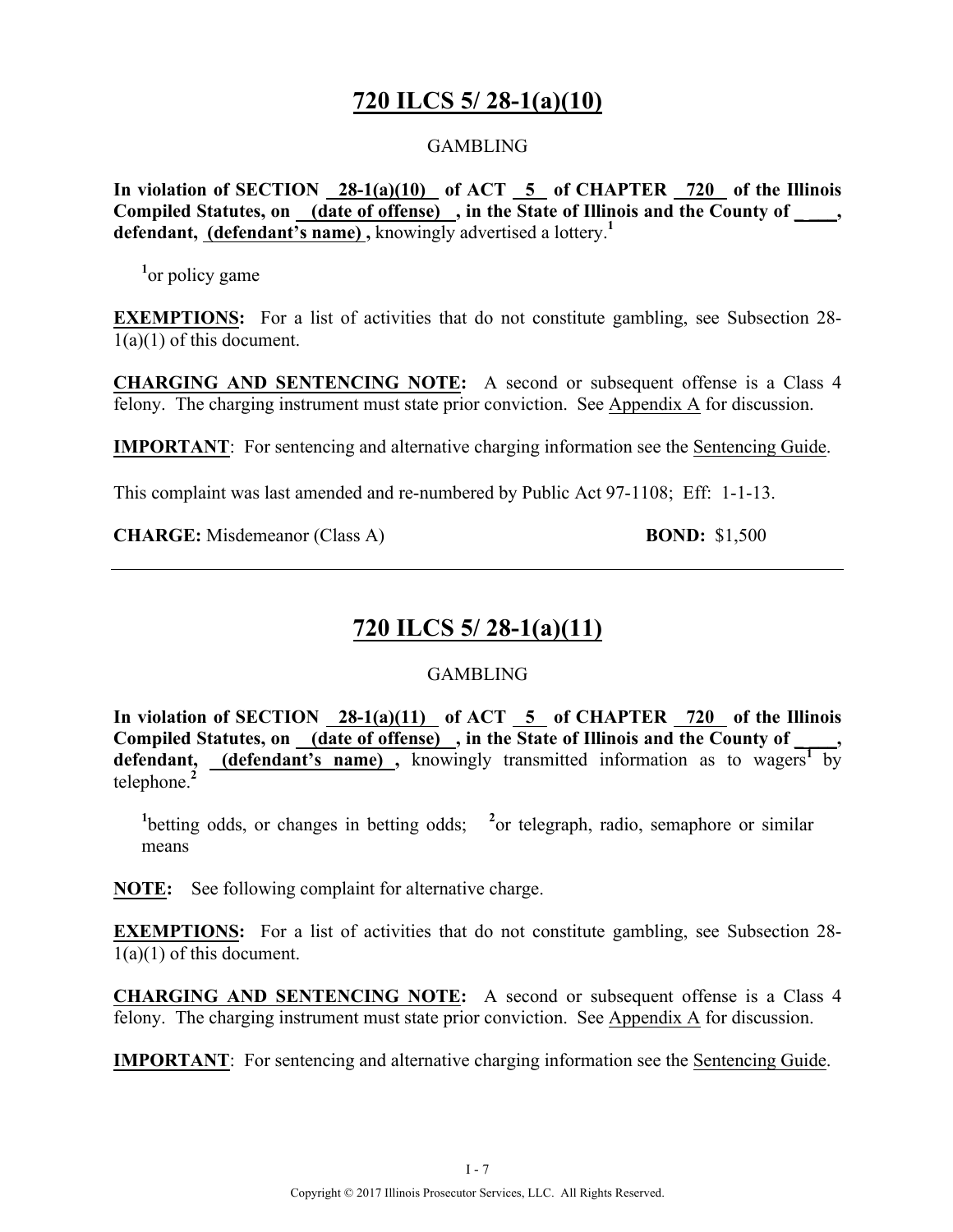**CHARGE:** Misdemeanor (Class A) **BOND:** \$1,500

### **720 ILCS 5/ 28-1(a)(12)**

#### GAMBLING

**In violation of SECTION 28-1(a)(12) of ACT 5 of CHAPTER 720 of the Illinois Compiled Statutes, on (date of offense) , in the State of Illinois and the County of \_\_\_\_\_,**  defendant, (defendant's name), knowingly operated<sup>1</sup> an internet site that permitted Sam Smith to make a wager<sup>2</sup> upon the result of the University of Illinois football game<sup>3</sup> played on November 1, 2008 by means of that Internet site.

<sup>1</sup> or established or maintained; <sup>2</sup> or to play a game of chance or skill for money or other thing of value; **<sup>3</sup>**  $\delta$  or upon the result of any game, contest, political nomination, appointment or election

**EXEMPTIONS:** For a list of activities that do not constitute gambling, see Subsection 28- $1(a)(1)$  of this document.

**CHARGING AND SENTENCING NOTE:** A second or subsequent conviction under this subsection is a Class 4 felony. The charging instrument must state prior conviction. See Appendix A for discussion.

**IMPORTANT**: For sentencing and alternative charging information see the Sentencing Guide.

This complaint was last amended and re-numbered by Public Act 97-1108; Eff: 1-1-13.

**CHARGE:** Misdemeanor (Class A) **BOND:** \$1,500

### **720 ILCS 5/ 28-1.1(b)**

SYNDICATED GAMBLING

**In violation of SECTION 28-1.1(b) ACT 5 of CHAPTER 720 of the Illinois**  Compiled Statutes, on (date of offense), in the State of Illinois and the County of **defendant, (defendant's name)** , operated a policy game, in that he knowingly used the premises located at 777 May Street, Union City, Union County, Illinois, for the purpose of receiving**<sup>1</sup>**money from Don Smith, a person other than the bettor,**<sup>2</sup>**whose bets are represented by such money.

<sup>1</sup> or knowingly does receive; <sup>2</sup> or player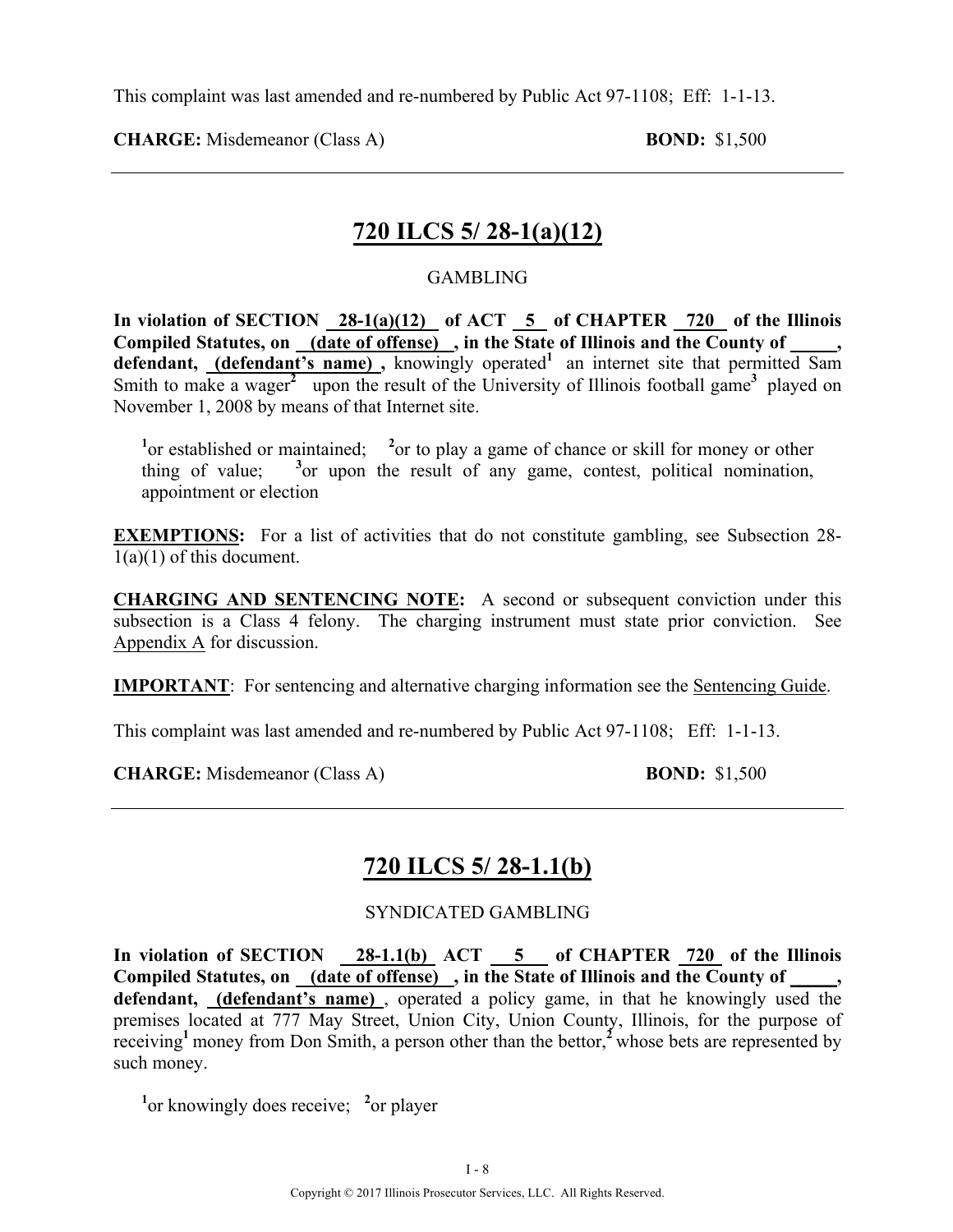**NOTE:** Policy Game defined in 720 ILCS 5/28-2(c).

**IMPORTANT**: For sentencing and alternative charging information see the Sentencing Guide.

**Legislative History:** Created - Laws 1965, p.388 (July 1, 1965); Amended - P.A.s 77-2638, 81- 1365 and 96-34.

**CHARGE:** Felony (Class 3) **BOND:** Must be Set by Judge

### **720 ILCS 5/ 28-1.1(b)**

#### SYNDICATED GAMBLING

**In violation of SECTION 28-1.1(b) ACT 5 of CHAPTER 720 of the Illinois Compiled Statutes, on (date of offense) , in the State of Illinois and the County of \_\_\_\_\_, defendant, (defendant's name)** , operated a policy game, in that he knowingly used the premises located at 777 May Street, Union City, Union County, Illinois, for the purpose of receiving**<sup>1</sup>**written policy game records, made over a period of time from May 24, 2008, to May 31, 2008, from Don Smith, a person other than the bettor,**<sup>2</sup>** whose bets are represented by such written record.

<sup>1</sup><sup>or</sup> knowingly did receive; <sup>2</sup><sup>or</sup> player

**NOTE:** Policy Game defined in 720 ILCS 5/28-2.

**IMPORTANT**: For sentencing and alternative charging information see the Sentencing Guide**.**

**CHARGE:** Felony (Class 3) **BOND:** Must be Set by Judge

### **720 ILCS 5/ 28-1.1(b)**

#### SYNDICATED GAMBLING

In violation of SECTION 28-1.1(b) ACT 5 of CHAPTER 720 of the Illinois Compiled Statutes, on <u>(date of offense)</u>, in the State of Illinois and the County of defendant, *(defendant's name)*, knowingly<sup>1</sup> engaged in the business of bookmaking, in that he received<sup>2</sup> more than five bets<sup>3</sup> upon the results of the 2012 National Hockey League championship,<sup>4</sup> and the total amount of money promised to be paid<sup>5</sup> to him as a result of such bets was in excess of \$2,000 United States currency.

<sup>1</sup><sup>or</sup> intentionally or recklessly; <sup>2</sup><sup>or</sup> accepted; <sup>3</sup><sup>or</sup> wagers; <sup>4</sup><sup>or</sup> any trial, contest of skill, speed or power of endurance or upon any lots, change, casualty, unknown or contingent event whatsoever; <sup>5</sup> or paid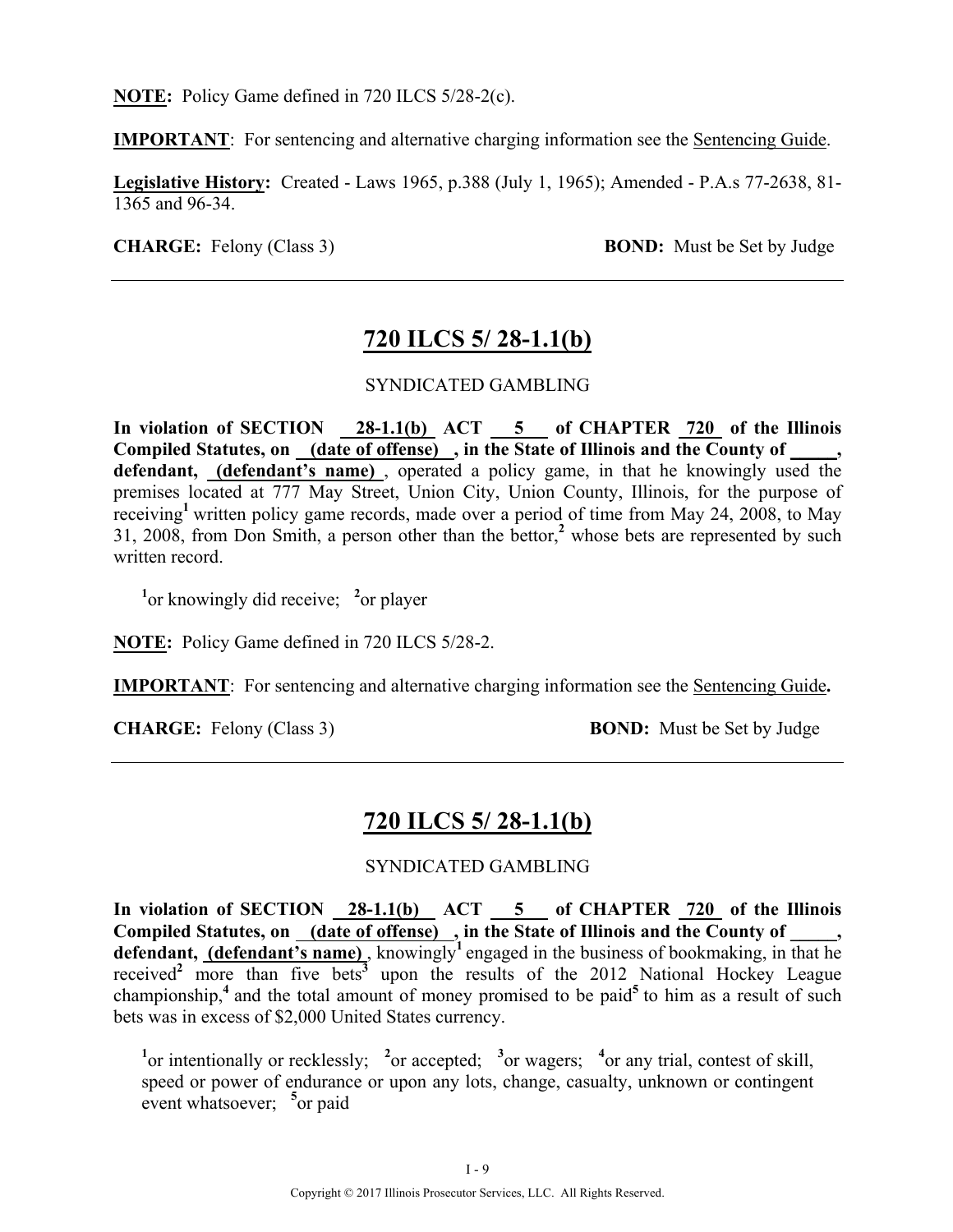**NOTE:** Bookmaking defined in 720 ILCS 5/28-1.1(d).

**IMPORTANT**: For sentencing and alternative charging information see the Sentencing Guide**.**

**CHARGE:** Felony (Class 3) **BOND:** Must be Set by Judge

### **720 ILCS 5/ 28-3**

#### KEEPING A GAMBLING PLACE

**In violation of SECTION 28-3 ACT 5 of CHAPTER 720 of the Illinois**  Compiled Statutes, on (date of offense), in the State of Illinois and the County of defendant, (defendant's name), knowingly permitted the premises<sup>1</sup> located at 777 May Street, Union City, Union County, Illinois, and owned by him,**<sup>2</sup>**to be used as a gambling place.

<sup>1</sup>any real estate, vehicle, boat or any other property whatsoever; <sup>2</sup> or occupied by him or under his control

**NOTE:** Such premises are a public nuisance and may be proceeded against as such.

**CHARGING NOTE:** A second or subsequent offense is a Class 4 felony. The charging instrument must state prior conviction. See Appendix A for discussion.

**IMPORTANT**: For sentencing and alternative charging information see the Sentencing Guide.

**Legislative History:** Codified - Laws 1961, p.1983 (January 1, 1962); Amended - Laws 1967, p.3513; P.A.s 77-2638, 79-1360 and 96-34.

**CHARGE:** Misdemeanor (Class A) **BOND:** \$1,500

### **720 ILCS 5/ 28-4(a)**

#### FAILURE TO REGISTER FEDERAL GAMBLING STAMP

In violation of SECTION 28-4(a) ACT 5 of CHAPTER 720 of the Illinois Compiled Statutes, on (date of offense), in the State of Illinois and the County of **defendant, (defendant's name)** , having purchased a Federal Wagering Occupational Tax Stamp, as required by the United States under the applicable provisions of the Internal Revenue Code, 26 U.S.C.A. 4411 et. seq. and being a resident<sup>1</sup> of Union County, Illinois, knowingly<sup>2</sup> failed to register forthwith such stamp with the Union County Clerk's Office.

<sup>1</sup> stamp must be filed in County Clerk's Office in which defendant resides and in every county in which he conducts his business; **<sup>2</sup>** or intentionally or recklessly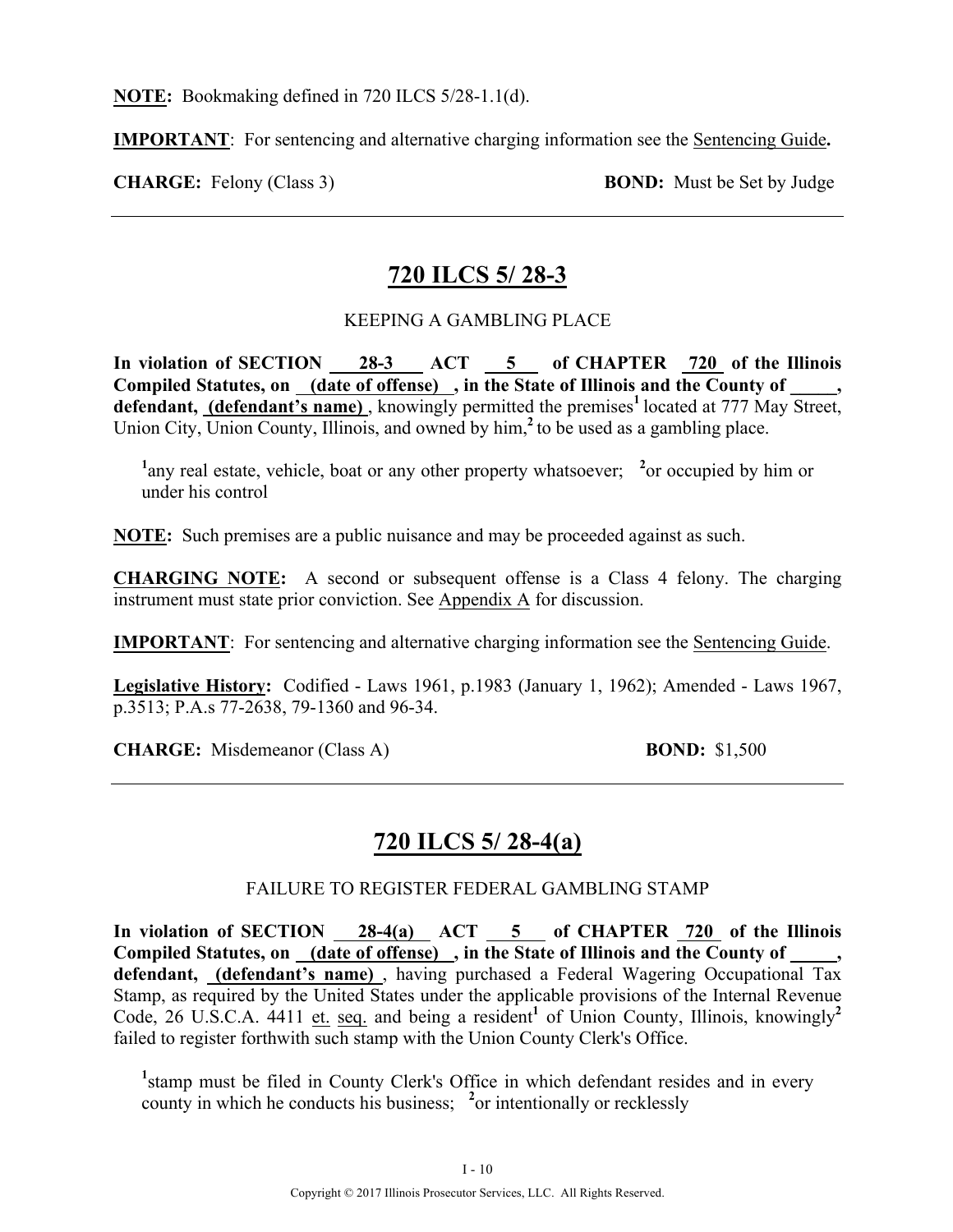**CHARGING NOTE:** A second or subsequent offense is a Class A misdemeanor. The charging instrument must state prior conviction. See Appendix A for discussion.

**IMPORTANT**: For sentencing and alternative charging information see the Sentencing Guide.

**Legislative History:** Codified - Laws 1961, p.1983 (January 1, 1962); Amended - Laws 1965, p.389; Laws 1965, p.2198; Laws 1967, p.3800; P.A. 77-2638.

**CHARGE:** Misdemeanor (Class B) **BOND:** \$1,500

### **720 ILCS 5/ 29-1(a)**

#### UNLAWFULLY OFFERING A BRIBE

**In violation of SECTION 29-1(a) ACT 5 of CHAPTER 720 of the Illinois Compiled Statutes, on (date of offense) , in the State of Illinois and the County of \_\_\_\_\_, defendant, (defendant's name)** , with the intent to influence Don Smith, a baseball player for the University of Union City, a participant**<sup>1</sup>**in a baseball game between the University of Union City and Western University on June 1, 2012, offered**<sup>2</sup>**\$1,000 United States currency to induce Don Smith<sup>1</sup> not to use his best efforts in connection with such sporting event.

<sup>1</sup>any person participating in, officiating or connected with any professional or amateur athletic contest, sporting event or exhibition; **<sup>2</sup>** or gave or promised any money, bribe or other thing of value or advantage

**IMPORTANT**: For sentencing and alternative charging information see the Sentencing Guide.

**Legislative History:** Codified - Laws 1961, p.1983 (January 1, 1962); Amended - P.A.s 77- 2638 and 85-665.

**CHARGE:** Felony (Class 4) **BOND:** Must be Set by Judge

### **720 ILCS 5/ 29-1(b)**

#### UNLAWFULLY OFFERING A BRIBE

In violation of SECTION 29-1(b) ACT 5 of CHAPTER 720 of the Illinois **Compiled Statutes, on (date of offense) , in the State of Illinois and the County of \_\_\_\_\_,**  defendant, **(defendant's name)**, with the intent to influence the decision of Don Smith,<sup>1</sup> offered**<sup>2</sup>** Ten Thousand Dollars, United States Currency,**<sup>3</sup>** to Don Smith in order to induce Don Smith to attend<sup>4</sup> Union City University, a public institution of higher education<sup>5</sup> for the purpose of participating**<sup>6</sup>**in interscholastic athletic competition for Union City University.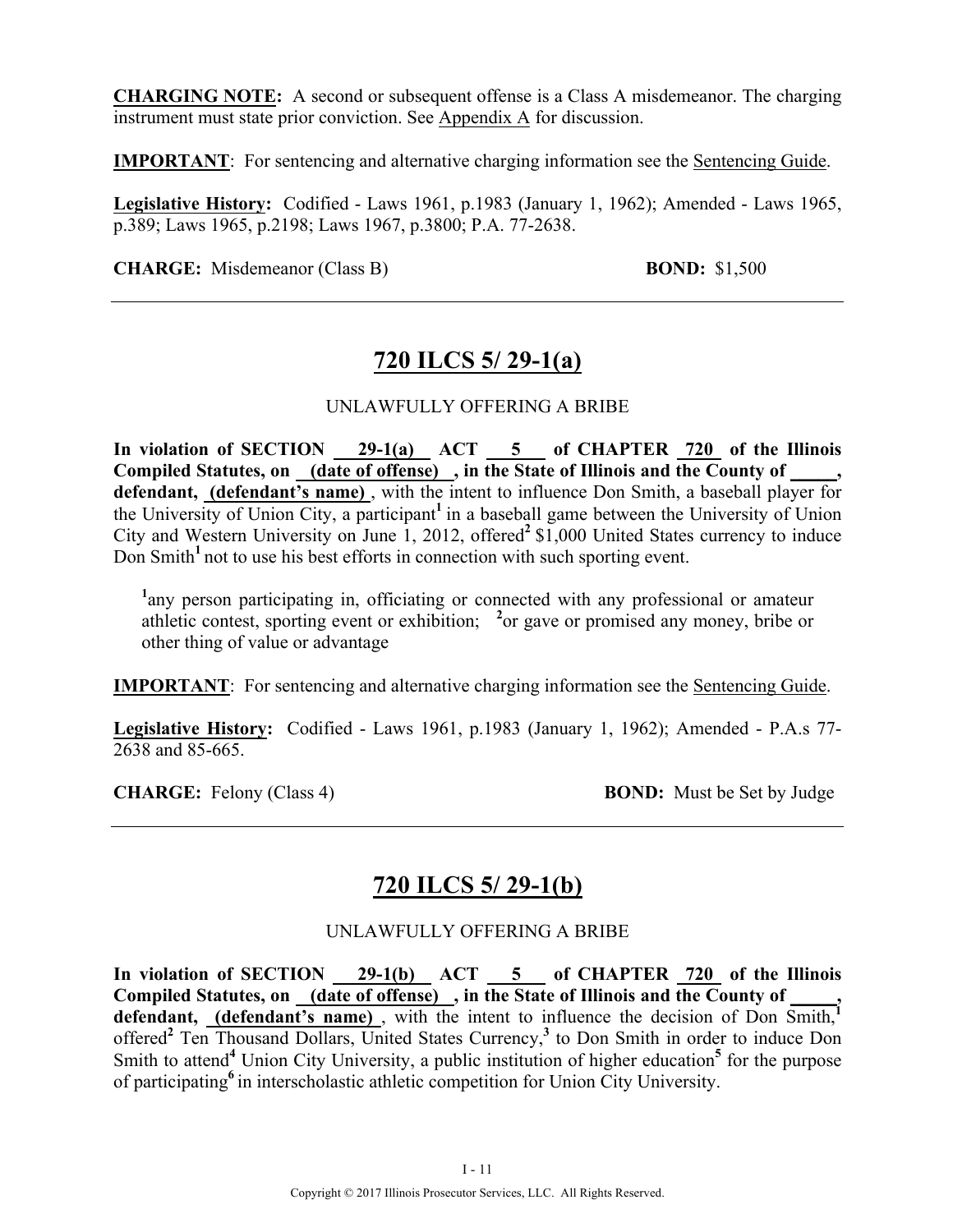<sup>1</sup><sub>or any person; <sup>2</sup></sub> or promised; <sup>3</sup> or any money, bribe or other thing of value or advantage; <sup>4</sup> or to refrain from attending or to continue to attend; <sup>5</sup> or any public or private institution of secondary or higher education; <sup>6</sup> or not participating

**IMPORTANT**: For sentencing and alternative charging information see the Sentencing Guide**.**

**CHARGE:** Misdemeanor (Class A) **BOND:** \$1,500

## **720 ILCS 5/ 29-1(c)**

#### UNLAWFULLY OFFERING A BRIBE

In violation of SECTION <u>29-1(c)</u> ACT 5 of CHAPTER 720 of the Illinois Compiled Statutes, on **(date of offense)**, in the State of Illinois and the County of **defendant, (defendant's name)**, knowingly<sup>1</sup> gave ten thousand dollars (\$10,000)<sup>2</sup> to Don Smith, an individual who participates in interscholastic competition at and was enrolled in the Union City University, an institution of higher education, and thereafter represented<sup>3</sup> Don Smith in negotiations for employment with the Union City Bombers, a professional football team.**<sup>4</sup>**

<sup>1</sup><sup>or</sup> intentionally or recklessly; <sup>2</sup><sup>or</sup> any money, goods or other thing of value; <sup>3</sup>  $3_{\text{or}}$ attempted to represent; <sup>4</sup> or any professional sports team

**IMPORTANT**: For sentencing and alternative charging information see the Sentencing Guide**.**

**CHARGE:** Misdemeanor (Class A) **BOND:** \$1,500

## **720 ILCS 5/ 29-2**

#### ACCEPTING A BRIBE

In violation of SECTION 29-2 ACT 5 of CHAPTER 720 of the Illinois Compiled Statutes, on (date of offense), in the State of Illinois and the County of **defendant, (defendant's name)** , a baseball player for the University of Union City, a participant<sup>1</sup> in a baseball game between the University of Union City and Western University on June 1, 2012, accepted<sup>2</sup> \$1,000 United States currency with the agreement<sup>3</sup> that he would not use his best efforts in connection with such sporting event.

<sup>1</sup>any person participating in, officiating or connected with any professional or amateur athletic contest, sporting event or exhibition; **<sup>2</sup>** or agreed to accept any money, bribe or other thing of value or advantage; **<sup>3</sup>** or with the intent or understanding

**IMPORTANT**: For sentencing and alternative charging information see the Sentencing Guide.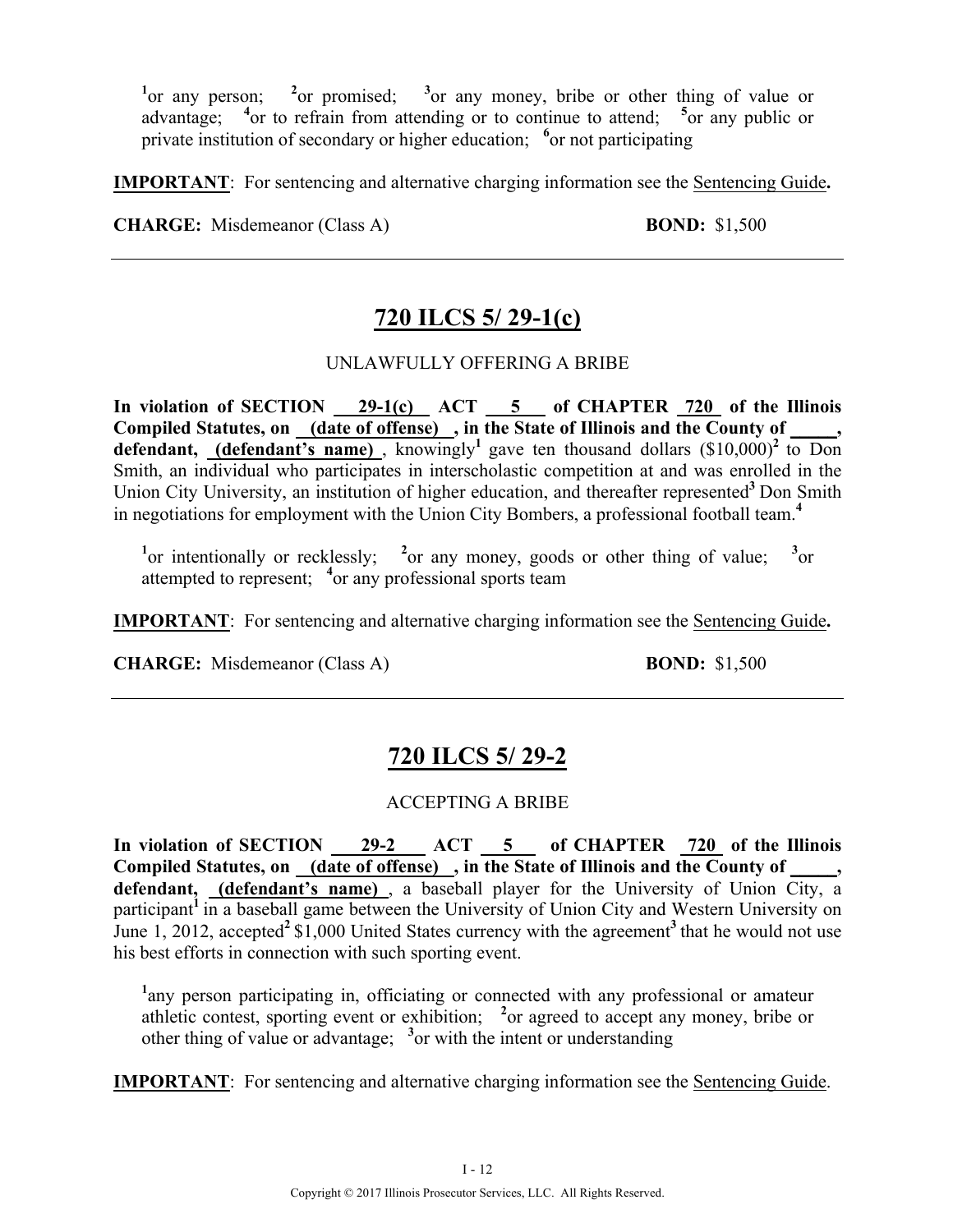**Legislative History:** Codified - Laws 1961, p.1983 (January 1, 1962); Amended - P.A. 77- 2638.

**CHARGE:** Felony (Class 4) **BOND:** Must be Set by Judge

### **720 ILCS 5/ 29-3**

#### FAILURE TO REPORT OFFER OF A BRIBE

In violation of SECTION 29-3 ACT 5 of CHAPTER 720 of the Illinois **Compiled Statutes, on (date of offense) , in the State of Illinois and the County of \_\_\_\_\_, defendant, (defendant's name)** , a baseball player for the University of Union City, a participant<sup>1</sup> in a baseball game between the University of Union City and Western University on June 1, 2012, was offered a bribe by Don Smith, \$1,000 United States currency, not to use his best efforts in connection with such sporting event in violation of Section 29-1 of Act 5 of Chapter 720 of the Illinois Compiled Statutes, and he failed to report forthwith to the local State's Attorney**<sup>2</sup>**such bribe offer.

<sup>1</sup>any person participating, officiating or connected with any professional or amateur athletic contest, sporting event or exhibition; **<sup>2</sup>** or his employer, the promoter of such contest, event or exhibition or a peace officer

**IMPORTANT**: For sentencing and alternative charging information see the Sentencing Guide.

**Legislative History:** Codified - Laws 1961, p.1963 (January 1, 1962); Amended - P.A. 77- 2638.

**CHARGE:** Misdemeanor (Class A) **BOND:** \$1,500

## **720 ILCS 5/ 29B-1(1)(A)**

#### MONEY LAUNDERING

In violation of SECTION  $29B-1(1)(A)$  ACT  $\overline{\hspace{1cm}}$  5 of CHAPTER  $\overline{\hspace{1cm}}$  720 of the Illinois Compiled Statutes, on (date of offense), in the State of Illinois and the County of defendant, (defendant's name), knowing that the property in a financial transaction with a value not exceeding \$10,000 represented the proceeds from an illegal drug sale<sup>1</sup> and was criminally derived property, conducted<sup>2</sup> such a financial transaction with the intent to promote the carrying on of that illegal drug sale**<sup>1</sup>**in that (describe the defendant's illegal conduct).

<sup>1</sup> or any form of unlawful activity from which the criminally derived property was obtained; <sup>2</sup> or attempted to conduct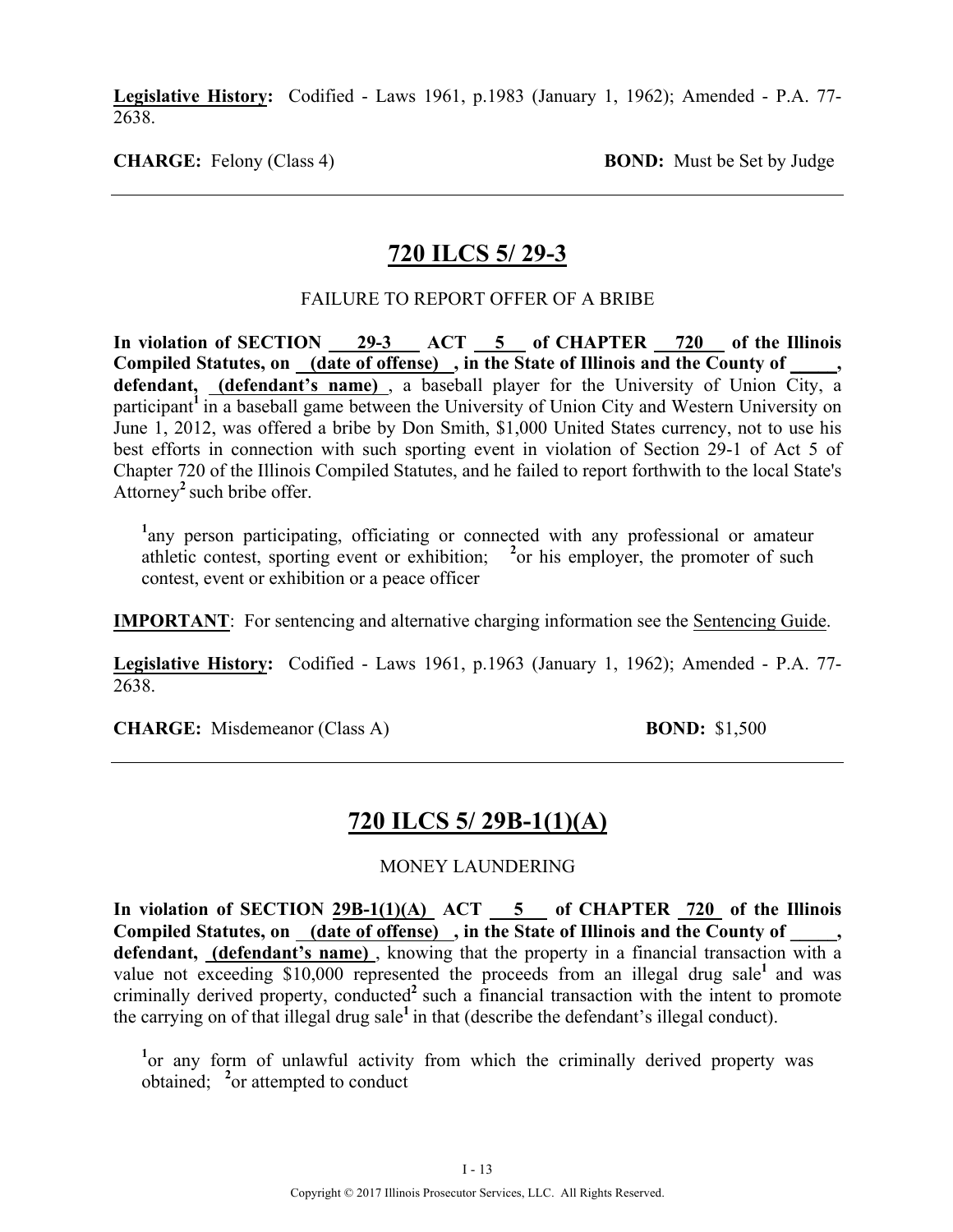**NOTE:** For a definition of "Financial transaction" & "Criminally derived property" see Appendix C.

**NOTE:** See Appendix B for information concerning felony offenses based upon value of criminally derived property.

**NOTE:** This offense may also be committed when a defendant knows or reasonably should know that the financial transaction was designed in whole or in part (I) to conceal or disguise the nature, the location, the source, the ownership or the control of the criminally derived property; or (ii) to avoid a transaction reporting requirement under State law.

**CAVEAT** - - This charging instrument must describe the defendant's specific criminal conduct. People v. Fields, 339 Ill. App. 3d 689, 791 N. E. 2d 686, 274 Ill. Dec. 594 (2nd Dist., 2003)

**IMPORTANT**: For sentencing and alternative charging information see the Sentencing Guide.

**Legislative History:** Created - P.A. 85-675 (January 1, 1988); Amended - P.A. 86-1459, 94- 364, 96-275, 96-710, 96-1000 and 96-1234.

**CHARGE:** Felony (Class 3) **BOND:** Must be Set by Judge

## **720 ILCS 5/ 29B-1(1.5)(A)**

#### MONEY LAUNDERING

In violation of SECTION  $29B-1(1.5)(A)$  ACT  $-5$  of CHAPTER 720 of the Illinois Compiled Statutes, on (date of offense), in the State of Illinois and the County of, defendant, **(defendant's name)**, transported<sup>1</sup> monetary instruments having a value not exceeding \$10,000, said instruments being criminally derived property, with the intent to promote the carrying on of the unlawful activity from which the criminally derived property was obtained in that the defendant (describe the defendant's illegal conduct).

<sup>1</sup> or transmitted or transferred or attempted to transport, transmit or transfer

**NOTE:** For a definition of "financial transaction" and "criminally derived property" see Appendix C.

**NOTE:** See Appendix B for information concerning felony offenses based upon value of criminally derived property.

**NOTE:** This subsection may also be committed where the defendant knows or has reason to know, that the financial transaction was designed in whole or in part: (I) to conceal or disguise the nature, the location, the source, the ownership or the control of the criminally derived property or (ii) to avoid a transaction reporting requirement under State law.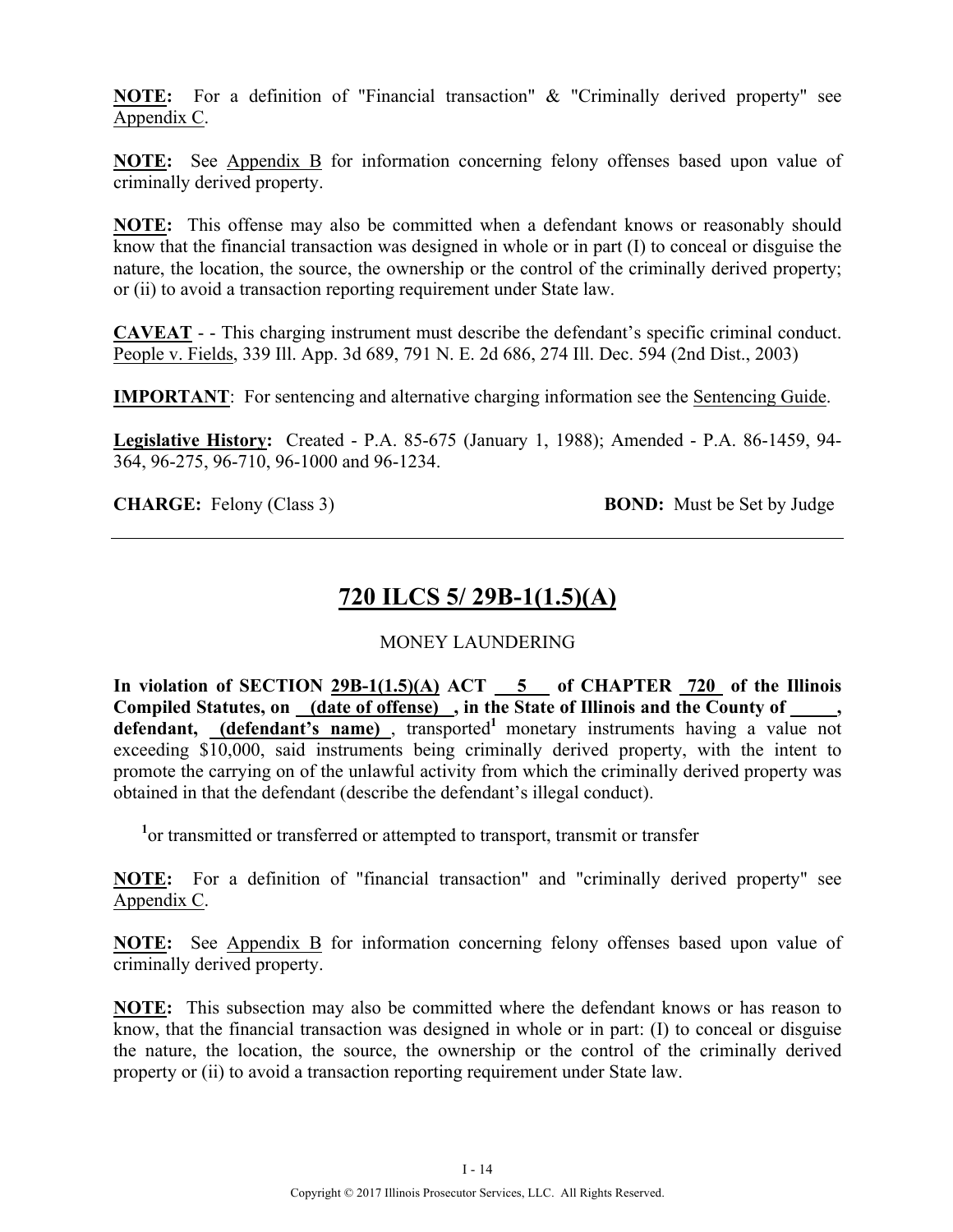**CAVEAT** - - This charging instrument must describe the defendant's specific criminal conduct. People v. Fields, 339 Ill. App. 3d 689, 791 N. E. 2d 686, 274 Ill. Dec. 594 (2nd Dist., 2003)

**IMPORTANT**: For sentencing and alternative charging information see the Sentencing Guide.

**CHARGE:** Felony (Class 3) **BOND:** Must be Set by Judge

### **720 ILCS 5/ 29B-1(2)(A)**

MONEY LAUNDERING

In violation of SECTION  $29B-1(2)(A)$  ACT  $\overline{5}$  of CHAPTER  $\overline{720}$  of the Illinois Compiled Statutes, on (date of offense), in the State of Illinois and the County of defendant, (defendant's name), with the intent to promote the carrying on of a specified criminal activity,**<sup>1</sup>** conducted**<sup>2</sup>**a financial transaction involving property that he believed was the proceeds of that specified criminal activity**<sup>1</sup>**in that the defendant (describe the defendant's illegal conduct and his specified criminal activity).

<sup>1</sup> or any specified criminal activity as defined in subsection (b)(6) of this Article; <sup>2</sup> or attempted to conduct

**NOTE:** The definition of "Financial transaction" is located in subsection (b)(1) of this section.

**NOTE:** "Criminally derived property" means (A) any property constituting or derived from proceeds obtained, directly or indirectly, pursuant to a violation of the Criminal Code of 1961, the Illinois Controlled Substances Act or the Cannabis Control Act; or (B) any property represented to be property constituting or derived from proceeds obtained, directly or indirectly, pursuant to a violation of this Code, the Illinois Controlled Substances Act, or the Cannabis Control Act.

**CHARGING NOTE:** (1) Laundering of criminally derived property of a value not exceeding  $\overline{$10,000}$$  is a Class 3 felony; (2) Laundering of criminally derived property of a value exceeding \$10,000 but not exceeding \$100,000 is a Class 2 felony; (3) Laundering of criminally derived property of value exceeding \$100,000 but not exceeding \$500,000 is a Class 1 felony; (4) Money laundering in violation of subsection (a)(2) of this Section is a Class X felony; (5) Laundering of criminally derived property of a value exceeding \$500,000 is a Class 1 nonprobationable felony. See the Sentencing Guide.

**IMPORTANT**: For sentencing and alternative charging information see the Sentencing Guide.

**CAVEAT** - - This charging instrument must describe the defendant's specific criminal conduct. People v. Fields, 339 Ill. App. 3d 689, 791 N. E. 2d 686, 274 Ill. Dec. 594 (2nd Dist., 2003)

**CHARGE:** Felony (Class 3) **BOND:** Must be Set by Judge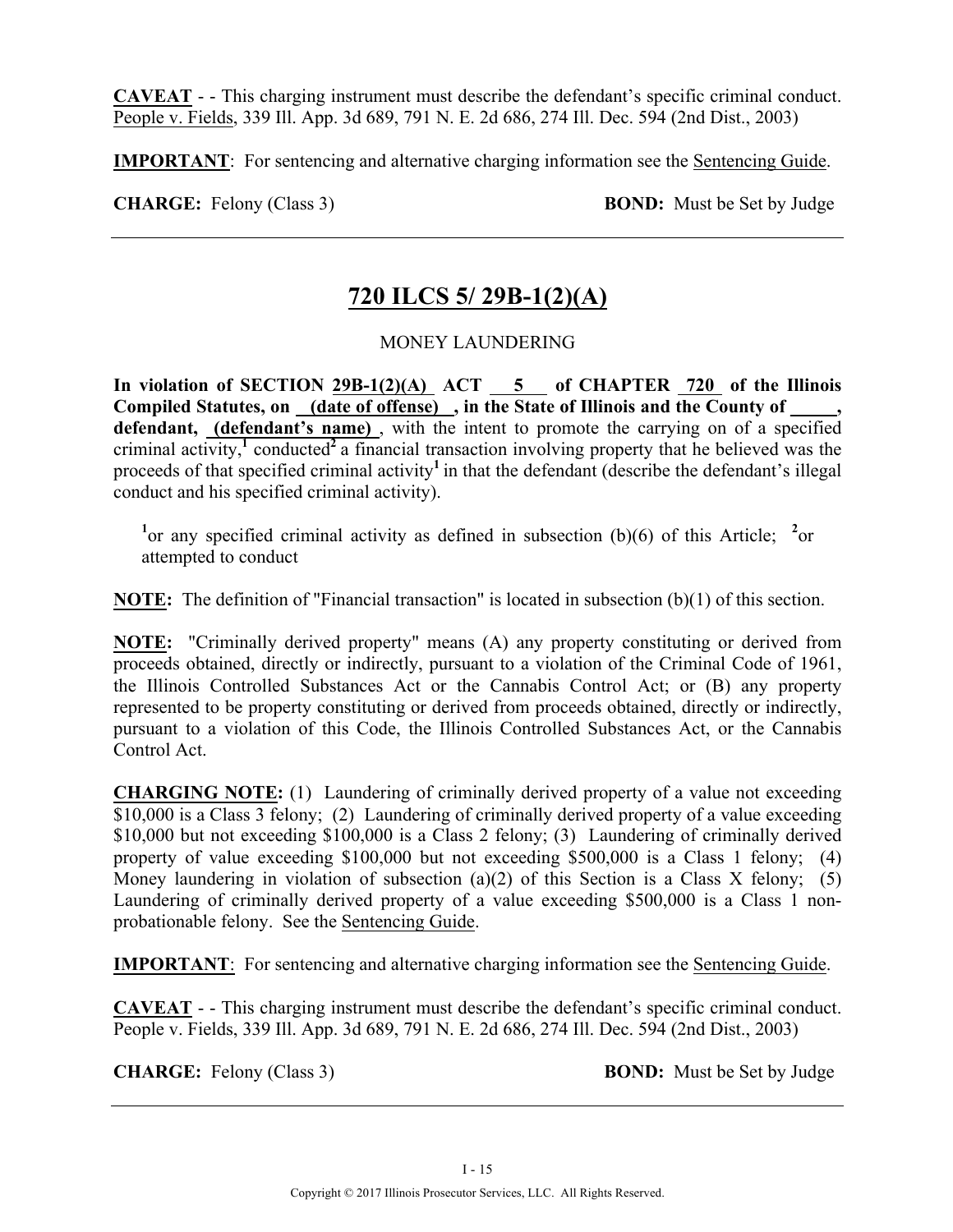## **720 ILCS 5/ 29D-15.1**

#### CAUSING A CATASTROPHE

**In violation of SECTION 29D-15.1 of ACT 5 of CHAPTER 720 of the Illinois Compiled Statutes, on (date of offense) , in the State of Illinois and the County of \_\_\_\_\_, defendant, (defendant's name)** , knowingly caused a catastrophe when he, by means of an explosion,<sup>1</sup> caused serious physical injury to 5 or more persons  $2^1$  in that (describe the details of the incident).

<sup>1</sup>or fire, flood, collapse of a building, release of poison, radioactive material, bacteria, virus, or other dangerous and difficult to confine force or substance; <sup>2</sup>or substantial damage to 5 or more buildings or inhabitable structures or substantial damage to a vital public facility that seriously impairs its usefulness or operation

**NOTE:** "Vital public facility" means a facility that is necessary to ensure or protect the public health, safety, or welfare, including but not limited to, a hospital, law enforcement agency, fire department, private or public utility company, national defense contractor, a facility of the armed forces, or emergency services agency.

**IMPORTANT**: For sentencing and alternative charging information see the Sentencing Guide.

**Legislative History:** This offense was recently amended by Public Act: 96-0710 (Effective: 1-  $1-10$ ).

**CHARGE:** Felony (Class X) **BOND:** Must be Set by Judge

### **720 ILCS 5/ 29D-15.2**

#### POSSESSION OF A DEADLY SUBSTANCE

**In violation of SECTION 29D-15.2 of ACT 5 of CHAPTER 720 of the Illinois**  Compiled Statutes, on (date of offense), in the State of Illinois and the County of defendant, (defendant's name), knowingly possessed<sup>1</sup> a poisonous gas,<sup>2</sup> phosgene, with the intent to use such gas<sup>3</sup> to commit a felony,<sup>4</sup> (describe the intended felony).

<sup>1</sup><sup>or</sup> manufactured or transported; <sup>2</sup><sup>or</sup> any poisonous gas, deadly biological or chemical contaminant or agent, or radioactive substance; **<sup>3</sup>** or with the knowledge that another person intended to use such gas, biological or chemical contaminant or agent, or radioactive substance to commit a felony; <sup>4</sup> or any felony

**NOTE:** When possession is the essence of the offense, knowledge is the mental state that must be alleged. People v. Smith (1960), 20 Ill. 2d 345 and People v. Farmer (1995), 165 Ill. 2d 194.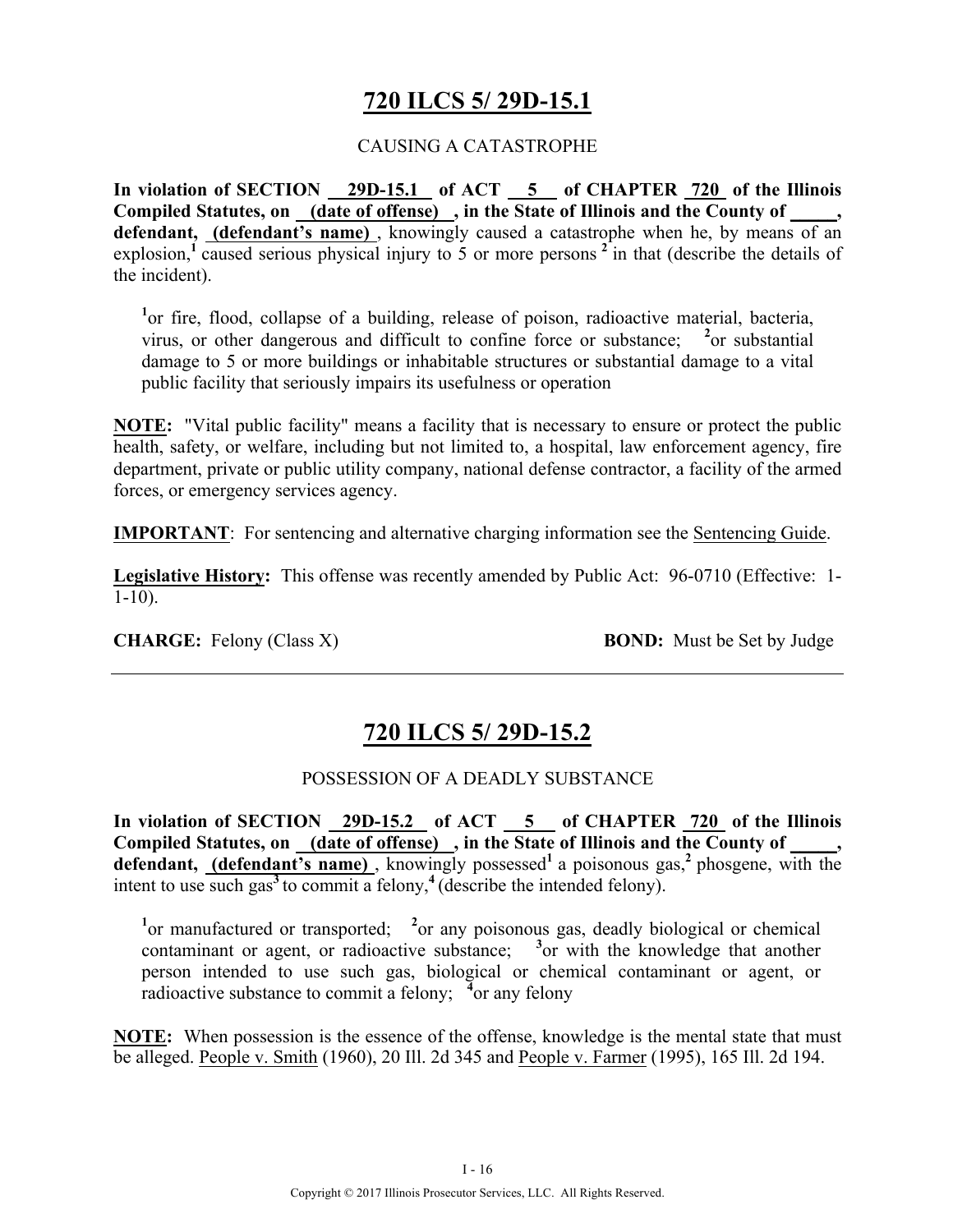**CHARGING AND SENTENCING NOTE:** A violation of this subsection is a Class 1 felony for which a person, if sentenced to a term of imprisonment, shall be sentenced to a term of not less than 4 years and not more than 30 years. See the Sentencing Guide**.**

**IMPORTANT**: For sentencing and alternative charging information see the Sentencing Guide.

**Legislative History:** Created by Public Act 91-121 (Eff: 7-15-99). Amended: 96-0710.

**CHARGE:** Felony (Class 1) **BOND:** Must be Set by Judge

### **720 ILCS 5/ 31-1**

#### RESISTING A PEACE OFFICER**<sup>1</sup>**

**In violation of SECTION 31-1 ACT 5 of CHAPTER 720 of the Illinois Compiled Statutes, on (date of offense) , in the State of Illinois and the County of \_\_\_\_\_, defendant, (defendant's name)** , knowingly resisted the performance of Don Smith of an authorized act within his official capacity, being the arrest of James Brown, knowing Don Smith to be a peace officer<sup>1</sup> engaged in the execution of his official duties, in that he (specify the acts which constitute the resisting).

<sup>1</sup> or a correctional institution employee, or firefighter

**NOTE:** See following complaint for alternative charge under this Section.

**NOTE:** See Appendix C for a definition of "correctional institution employee."

**NOTE:** Complaint charging defendant with resisting a peace officer<sup>1</sup> need not specify particular physical acts upon which the complaint is based, since statute's general language so particularizes the offense that it sufficiently informs defendant of precise crime of which he or she is charged. People v. Lauer (1st Dist., 1995), 273 Ill. App. 3d 469.

**CHARGING NOTE:**A violation of this subsection which is the proximate cause of an injury to a peace officer<sup>1</sup> is guilty of a Class 4 felony. (720 ILCS  $5/31$ -1(a-7)) See the Sentencing Guide.

**IMPORTANT**: For sentencing and alternative charging information see the Sentencing Guide.

**Legislative History:** Codified - Laws 1961, p.1983 (January 1, 1962); Amended - P.A. 77- 2638, 87-1198, 92-841 and 95-0801.

**CHARGE:** Misdemeanor (Class A) **BOND:** \$1,500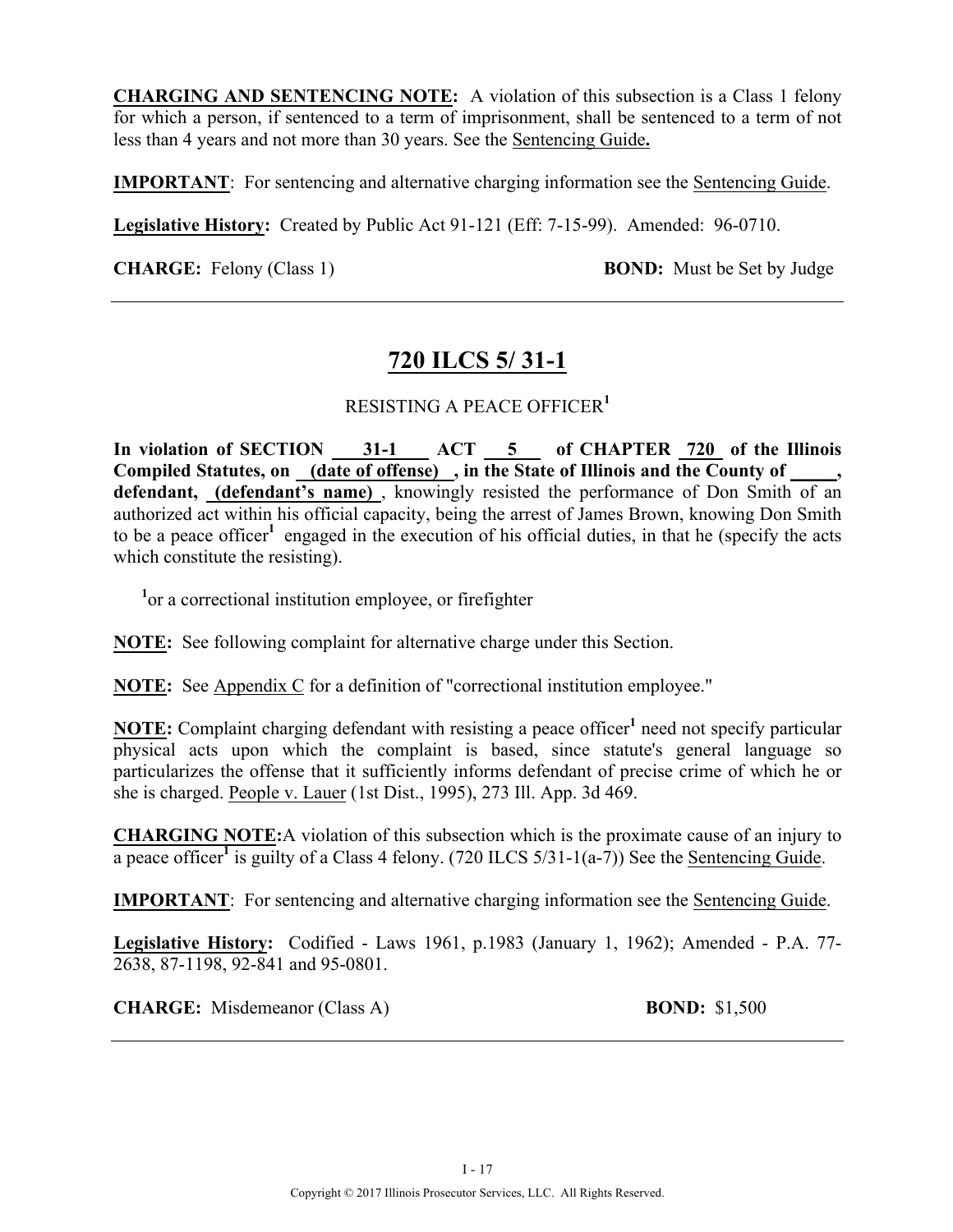# **720 ILCS 5/ 31-1**

#### OBSTRUCTING A PEACE OFFICER**<sup>1</sup>**

In violation of SECTION 31-1 ACT 5 of CHAPTER 720 of the Illinois **Compiled Statutes, on (date of offense) , in the State of Illinois and the County of \_\_\_\_\_, defendant, (defendant's name)** , knowingly obstructed the performance of Don Smith of an authorized act within his official capacity, being the arrest of James Brown, knowing Don Smith to be a peace officer**<sup>1</sup>**engaged in the execution of his official duties, in that he pushed, shoved and kicked Don Smith, thereby blocking the officer's entry into the residence at 777 May Road, Union City, Union County, Illinois, where James Brown was, at that time, residing.**<sup>2</sup>**

<sup>1</sup><sup>or</sup> a correctional institution employee, or firefighter; <sup>2</sup> specify the acts which constitute the obstructing

**NOTE:** See preceding complaint for alternative charge under this Section.

**NOTE:** For purposes of this Section, "correctional institution employee" means any person employed to supervise and control inmates incarcerated in a penitentiary, State farm, reformatory, prison, jail, house of correction, police detention area, half-way house, or other institution or place for the incarceration or custody of persons under sentence for offenses or awaiting trial or sentence for offenses, under arrest for an offense, a violation of probation, a violation of parole, or a violation of mandatory supervised release, or awaiting a bail setting hearing or preliminary hearing, or who are sexually dangerous persons or who are sexually violent persons.

**CHARGING NOTE:** A violation of this subsection which is the proximate cause of an injury to a peace officer is guilty of a Class 4 felony. 720 ILCS 5/31-1(a-7)) See the Sentencing Guide.

**IMPORTANT**: For sentencing and alternative charging information see the Sentencing Guide.

**Legislative History:** Codified - Laws 1961, p.1983 (January 1, 1962); Amended - P.A. 77- 2638, 87-1198, 92-841 and 95-0801.

**CHARGE:** Misdemeanor (Class A) BOND: \$1,500

## **720 ILCS 5/ 31-1a(a)**

#### DISARMING A PEACE OFFICER**<sup>1</sup>**

In violation of SECTION 31-1a(a) ACT 5 of CHAPTER 720 of the Illinois Compiled Statutes, on (date of offense), in the State of Illinois and the County of **defendant, (defendant's name)** , without the consent of the Don Smith, took a weapon from Don Smith, $\frac{2}{3}$  person known to the defendant to be a peace officer, while Don Smith was engaged in the performance of his official duties.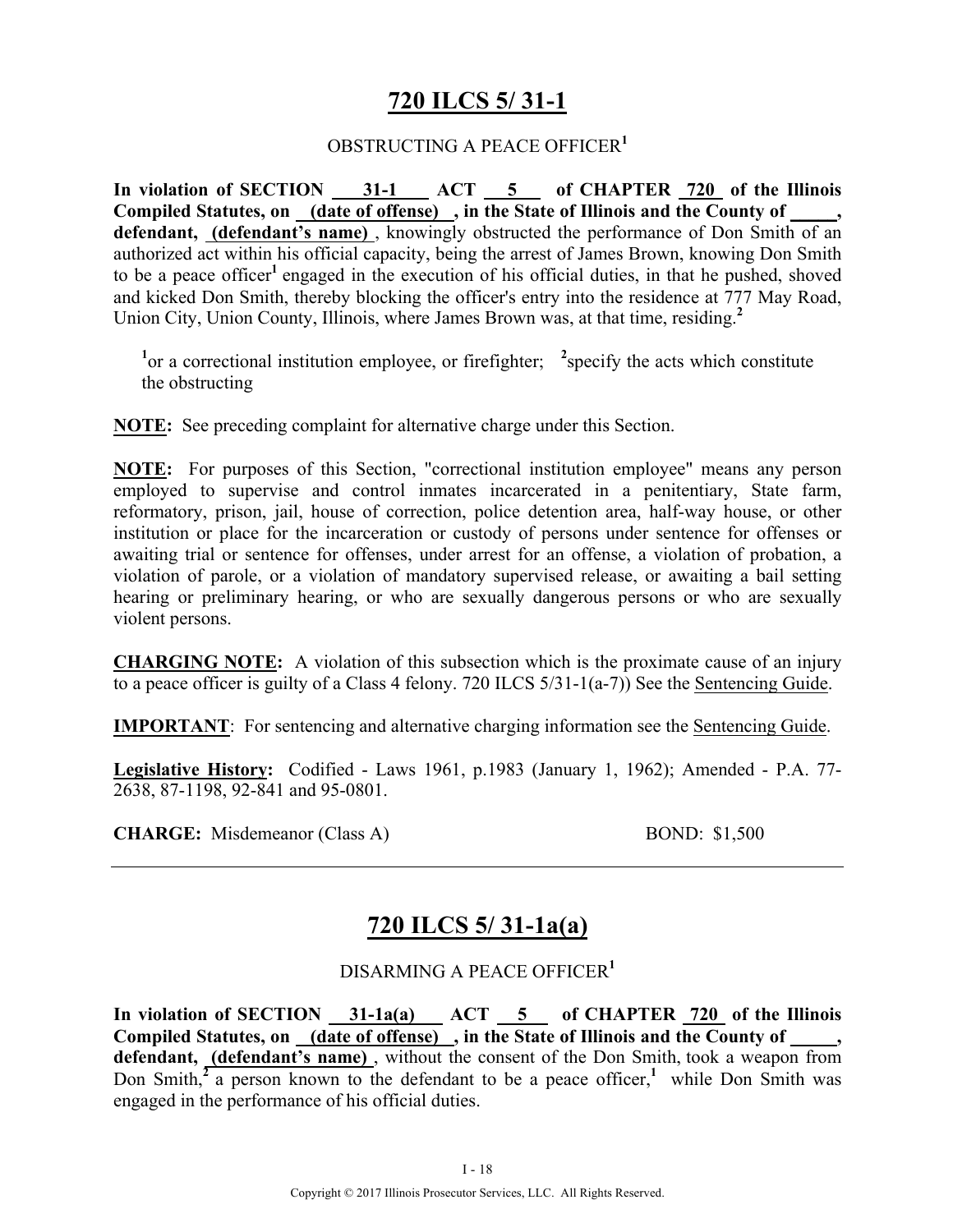<sup>1</sup> or a correctional institution employee as defined in subsection (b) of Section 31-1.; <sup>2</sup> or from the area within that person's immediate presence;

**IMPORTANT**: For sentencing and alternative charging information see the Sentencing Guide.

**Legislative History:** Created - P.A. 84-181 (August 23, 1985). Amended: 93-207 and 96-348.

**CHARGE:** Felony (Class 1) **BOND:** Must be Set by Judge

## **720 ILCS 5/ 31-1a(b)**

#### DISARMING A PEACE OFFICER**<sup>1</sup>**

**In violation of SECTION 31-1a(b) ACT 5 of CHAPTER 720 of the Illinois**  Compiled Statutes, on (date of offense), in the State of Illinois and the County of  $\cdots$ **defendant, (defendant's name)** , without the consent of the Don Smith, attempted to take a weapon from Don Smith,<sup>2</sup> a person known to the defendant to be a peace officer,<sup>1</sup> while Don Smith was engaged in the performance of his official duties.

<sup>1</sup> or a correctional employee as defined in subsection (b) of Section 31-1; <sup>2</sup> or from the area within that person's immediate presence.

**IMPORTANT**: For sentencing and alternative charging information see the **Sentencing Guide**.

**Legislative History:** Created - P.A. 84-181 (August 23, 1985). Amended: 93-207 and 96-348.

**CHARGE:** Felony (Class 2) **BOND:** Must be Set by Judge

## **720 ILCS 5/ 31-3**

#### OBSTRUCTING SERVICE OF PROCESS

In violation of SECTION 31-3 ACT 5 of CHAPTER 720 of the Illinois **Compiled Statutes, on (date of offense) , in the State of Illinois and the County of \_\_\_\_\_,**  defendant, **(defendant's name)**, knowingly resisted<sup>1</sup> the authorized service<sup>2</sup> of a criminal process,**<sup>3</sup>**being a criminal complaint and warrant for the arrest of James Brown, by Don Smith, in that he pushed, shoved and kicked Don Smith.

<sup>1</sup><sup>or</sup> obstructed; <sup>2</sup><sup>or</sup> execution; <sup>3</sup> any civil or criminal process or order of any court

**IMPORTANT**: For sentencing and alternative charging information see the Sentencing Guide.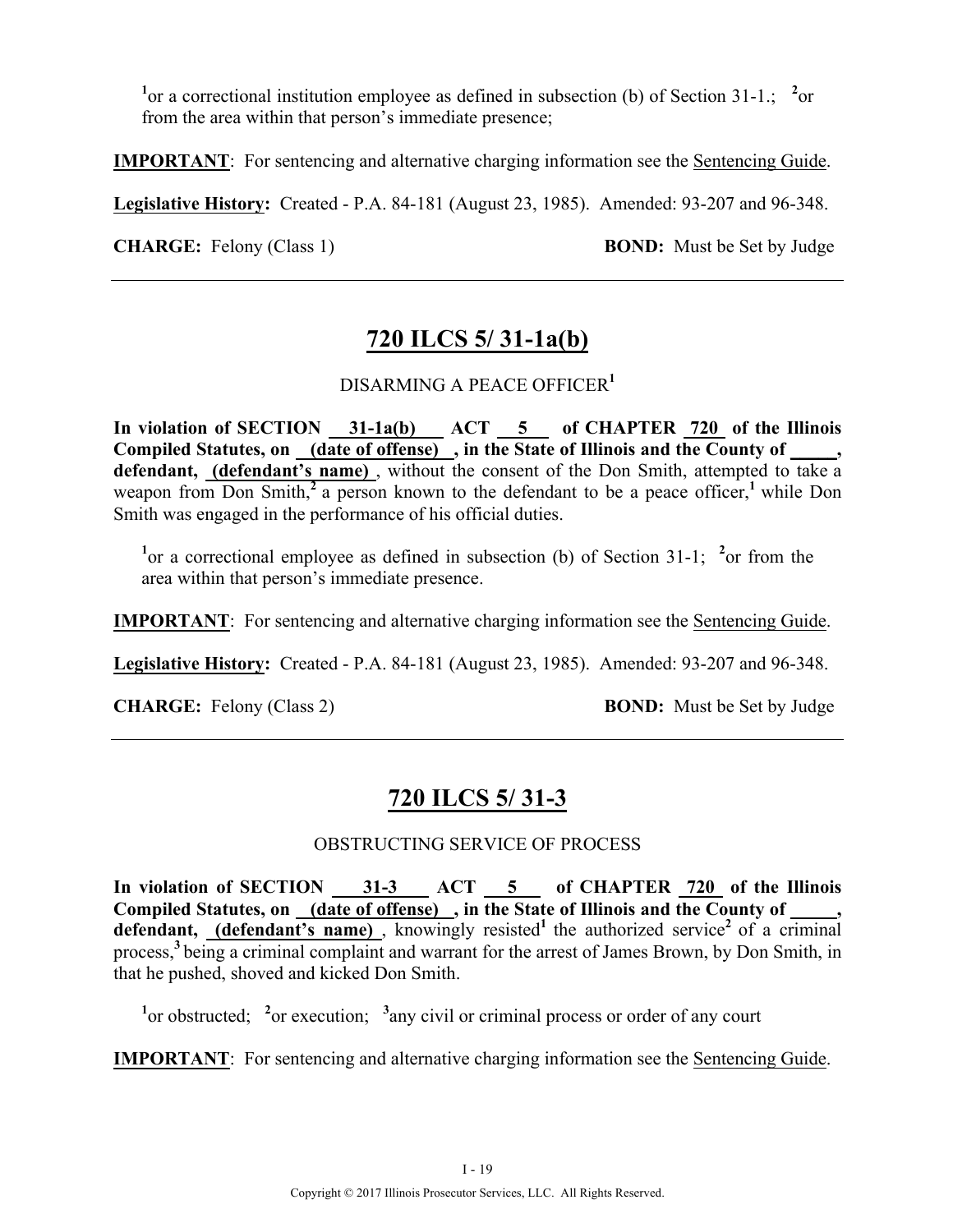**Legislative History:** Codified - Laws 1961, p.1983 (January 1, 1962); Amended - P.A. 77- 2638.

**CHARGE:** Misdemeanor (Class B) **BOND:** \$1,500

### **720 ILCS 5/ 31-4(a)**

#### OBSTRUCTING JUSTICE

In violation of SECTION 31-4(a) ACT 5 of CHAPTER 720 of the Illinois Compiled Statutes, on (date of offense), in the State of Illinois and the County of **defendant, (defendant's name)**, with the intent to prevent the apprehension<sup>1</sup> of Don Smith, knowingly furnished false information<sup>2</sup> to James Brown, a police officer, as to the whereabouts of Don Smith, in that he related to the officer that Don Smith had recently moved to Latrobe, Pennsylvania.

<sup>1</sup> or obstruct the prosecution or defense; <sup>2</sup> <sup>2</sup> or destroys, alters, conceals or disguises physical evidence or plants false evidence

**CHARGING NOTE:** Obstructing justice in furtherance of street gang related or gang-related activity, as defined in Section 10 of the Illinois Street Gang Terrorism Omnibus Prevention Act (740 ILCS 147/10), is a Class 3 felony. See the Sentencing Guide.

**IMPORTANT**: For sentencing and alternative charging information see the Sentencing Guide.

**Legislative History:** Codified - Laws 1961, p.1983 (January 1, 1962); Amended - P.A. 77-2638  $& 90 - 363$ 

**CHARGE:** Felony (Class 4) **BOND:** Must be Set by Judge

### **720 ILCS 5/ 31-4(b)**

#### OBSTRUCTING JUSTICE

In violation of SECTION 31-4(b) of ACT 5 of CHAPTER 720 of the Illinois Compiled Statutes, on (date of offense), in the State of Illinois and the County of **defendant, (defendant's name)** , knowingly induced James Brown, a witness having knowledge that Don Smith committed the offense of burglary, in violation of Section 19-1 of Act 5 of Chapter 720 of the Illinois Compiled Statutes, to leave the State of Illinois,**<sup>1</sup>**with the intent to obstruct the prosecution**<sup>2</sup>**of Don Smith, in that he purchased and paid for an airline ticket to Latrobe, Pennsylvania for James Brown.

<sup>1</sup><sup>or</sup> conceal himself;  $\frac{2}{x}$  or prevent the apprehension or obstruct the defense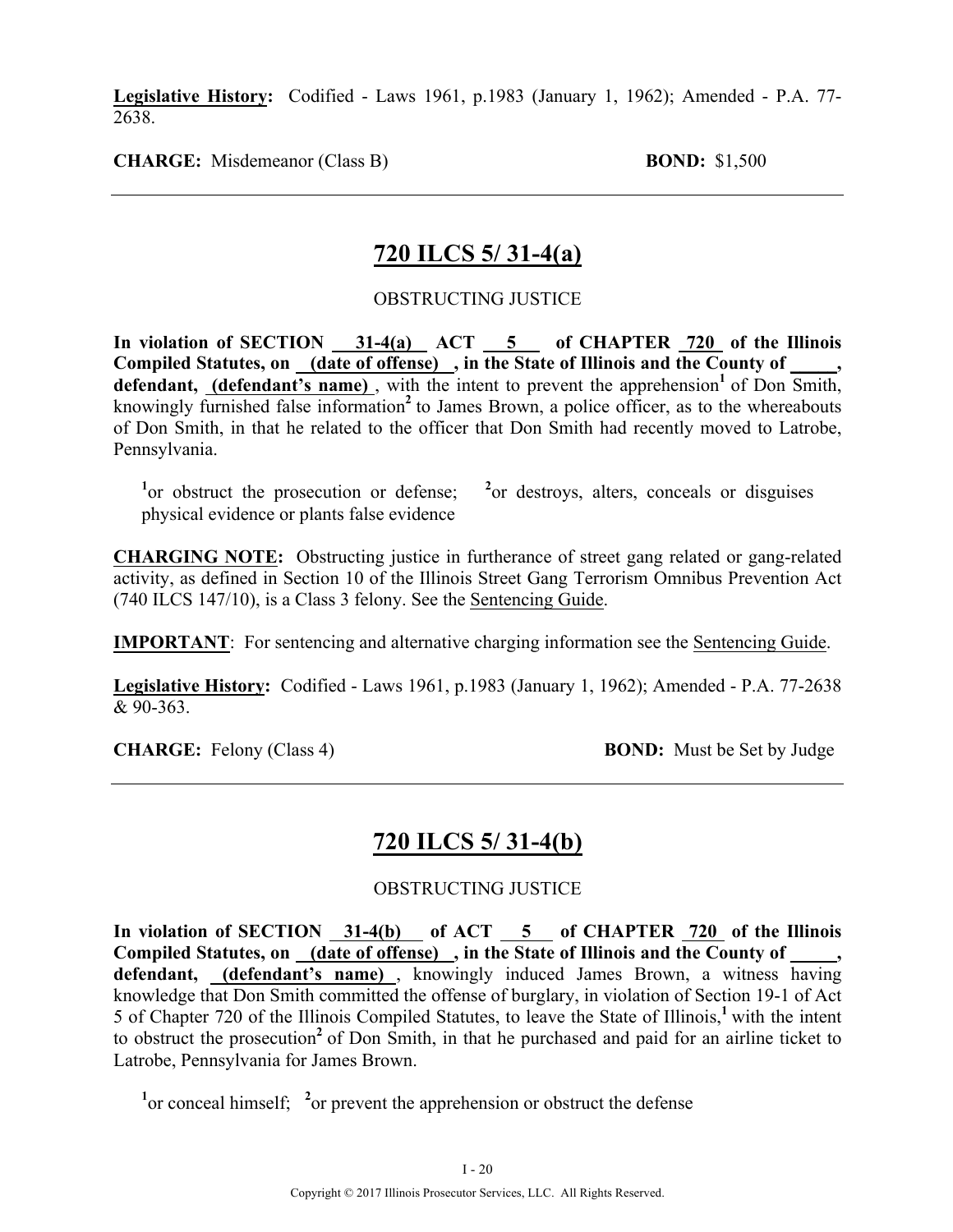**CHARGING NOTE:** Obstructing justice in furtherance of street gang related or gang related activity, as defined in Section 10 of the Illinois Street Gang Terrorism Omnibus Prevention Act (740 ILCS 147/10), is a Class 3 felony. See the Sentencing Guide.

**IMPORTANT**: For sentencing and alternative charging information see the Sentencing Guide.

**CHARGE:** Felony (Class 4) **BOND:** Must be Set by Judge

# **720 ILCS 5/ 31-4(c)**

OBSTRUCTING JUSTICE

In violation of SECTION 31-4(c) ACT 5 of CHAPTER 720 of the Illinois **Compiled Statutes, on (date of offense) , in the State of Illinois and the County of \_\_\_\_\_, defendant, (defendant's name)** , having knowledge of the fact that Don Smith committed the offense of burglary, in violation of Section 19-1 of Act 5 of Chapter 720 of the Illinois Compiled Statutes, left the State of Illinois<sup>1</sup> with the intent to obstruct the prosecution<sup>2</sup> of Don Smith.

<sup>1</sup><sup>or</sup> concealed himself;  $\frac{2}{x}$  or prevent the apprehension or obstruct the defense

**CHARGING NOTE:** Obstructing justice in furtherance of street gang related or gang related activity, as defined in Section 10 of the Illinois Street Gang Terrorism Omnibus Prevention Act (740 ILCS 147/10), is a Class 3 felony. See the Sentencing Guide.

**IMPORTANT**: For sentencing and alternative charging information see the Sentencing Guide.

**CHARGE:** Felony (Class 4) **BOND:** Must be Set by Judge

# **720 ILCS 5/ 31-4.5(a)**

#### OBSTRUCTING IDENTIFICATION

**In violation of SECTION 31-4.5(a) ACT 5 of CHAPTER 720 of the Illinois**  Compiled Statutes, on \_(date of offense) , in the State of Illinois and the County of \_\_\_\_, **defendant, (defendant's name)** , knowingly**<sup>1</sup>** furnished a false**<sup>2</sup>** name**<sup>3</sup>** to James Brown, a peace officer, after Officer Brown had lawfully detained**<sup>4</sup>** the defendant.

<sup>1</sup><sup>or</sup> intentionally; <sup>2</sup><sup>or</sup> fictitious; <sup>3</sup><sup>or</sup> residence address, or date of birth; <sup>4</sup><sup>or</sup> lawfully arrested the defendant or, having good cause to believe that the defendant was a witness to a criminal offense, requested that information from the defendant.

**IMPORTANT**: For sentencing and alternative charging information see the Sentencing Guide.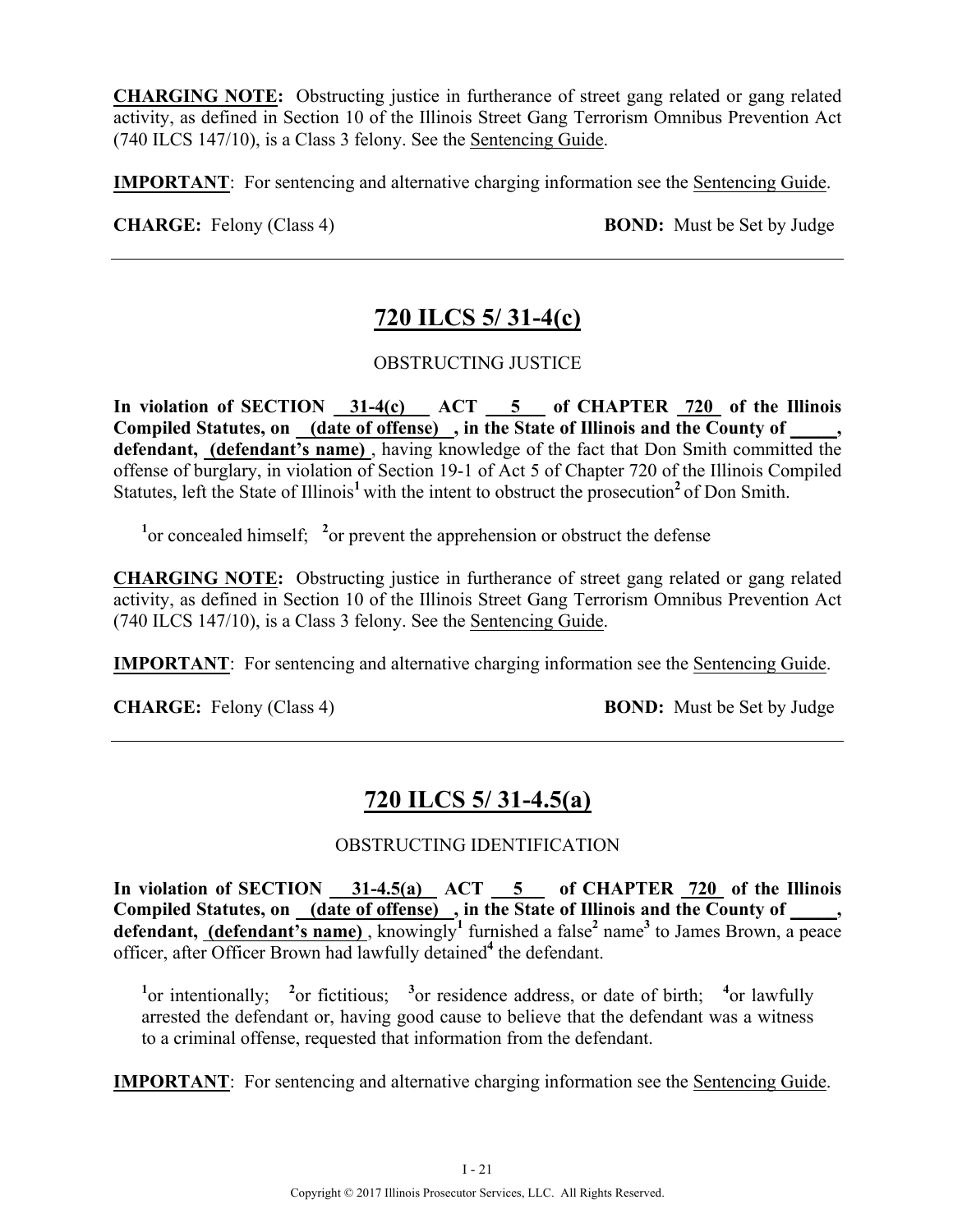**CHARGE:** Misdemeanor (Class A) **BOND:** \$1,500

### **720 ILCS 5/ 31-5(a)**

### AIDING**<sup>1</sup>** A FUGITIVE

In violation of SECTION 31-5(a) ACT 5 of CHAPTER 720 of the Illinois **Compiled Statutes, on (date of offense) , in the State of Illinois and the County of \_\_\_\_\_, defendant, (defendant's name)** , knowing Don Smith committed the offense of burglary, in violation of Section 19-1 of Act 5 of Chapter 720 of the Illinois Compiled Statutes, and with the intent to prevent Don Smith's apprehension, harbored**<sup>2</sup>** Don Smith in the residence located at 777 May Road, Union City, Union County, Illinois.

<sup>1</sup><sup>or</sup> concealing; <sup>2</sup><sub>or</sub> aided or concealed

**NOTE:** This Section does not apply to husband, wife, parent, child, brother or sister of the offender. (See Section 31-5)

**IMPORTANT**: For sentencing and alternative charging information see the Sentencing Guide.

**CHARGE:** Felony (Class 4) **BOND:** Must be Set by Judge

### **720 ILCS 5/ 31-5(a)**

### CONCEALING**<sup>1</sup>** A FUGITIVE

In violation of SECTION 31-5(a) ACT 5 of CHAPTER 720 of the Illinois Compiled Statutes, on (date of offense), in the State of Illinois and the County of **defendant, (defendant's name)** , knowing Don Smith committed the offense of burglary, in violation of Section 19-1 of Act 5 of Chapter 720 of the Illinois Compiled Statutes, and with the intent to prevent Don Smith's apprehension, concealed his knowledge that the offense of burglary had been committed by Don Smith.

**1** or aiding

(See following complaint for alternative charge.)

**NOTE:** This Section does not apply to husband, wife, parent, child, brother or sister of the offender. (See Section 31-5)

**IMPORTANT**: For sentencing and alternative charging information see the Sentencing Guide.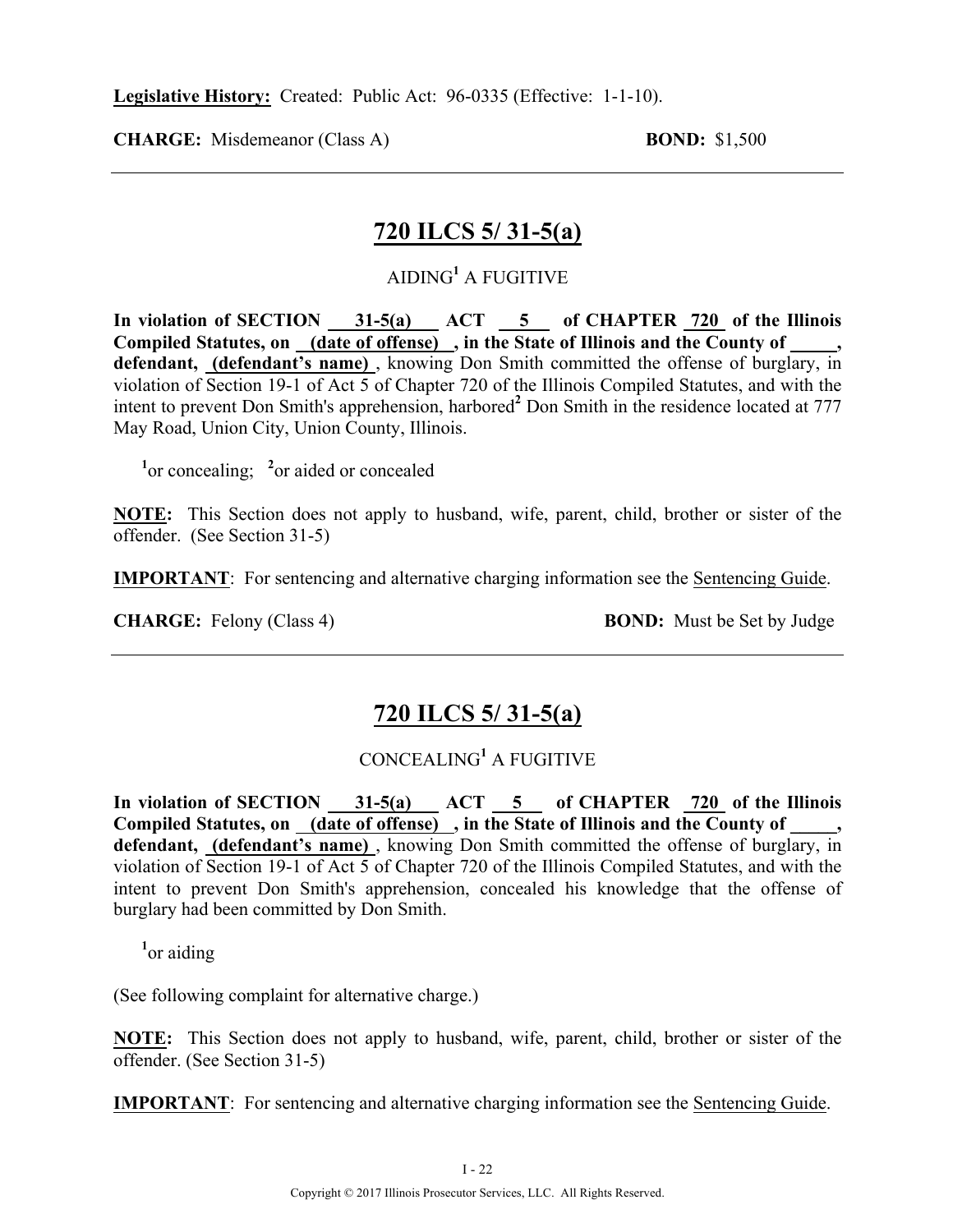**Legislative History:** Codified - Laws 1961, p.1983 (January 1, 1962); Amended - P.A. 77- 2638.

**CHARGE:** Felony (Class 4) **BOND:** Must be Set by Judge

### **720 ILCS 5/ 31-5(b)**

### AIDING**<sup>1</sup>** A FUGITIVE TO FLEE

In violation of SECTION 31-5(b) ACT 5 of CHAPTER 720 of the Illinois **Compiled Statutes, on (date of offense) , in the State of Illinois and the County of \_\_\_\_\_, defendant, (defendant's name)** , a person 18 years or older and with the intent to prevent the apprehension of the Sam Smith, aided<sup>1</sup> Sam Smith in fleeing Union City<sup>2</sup> in that said defendant (describe the volitional  $\text{act}^3$  of the defendant that aided or assisted the defendant in fleeing).

 $^{1}$ or assisted;  $^{2}$ <sup>2</sup> or municipality, county, State, country, or other defined jurisdiction in which the offender is to be arrested, charged, or prosecuted;  ${}^{3}$ the defendant's conduct must be a volitional act

**CHARGING NOTE:** Unlike paragraph (a) of this Subsection, this paragraph does not seem to exclude the husband, wife, parent, child, brother or sister of the offender from the coverage of this offense.

**IMPORTANT**: For sentencing and alternative charging information see the Sentencing Guide.

This subsection was created by Public Act 97-0741; Eff: 1-1-13.

**CHARGE:** Felony (Class 4) **BOND:** Must be Set by Judge

### **720 ILCS 5/ 31-6(a)**

#### ESCAPE

In violation of SECTION 31-6(a) ACT 5 of CHAPTER 720 of the Illinois Compiled Statutes, on (date of offense), in the State of Illinois and the County of \_\_\_\_, defendant, (defendant's name), having been charged<sup>1</sup> with the offense of armed robbery, in violation of Section 18-2 of Act 5 of Chapter 720 of the Illinois Compiled Statutes, a felony, intentionally escaped from the Don Smith County Jail, a penal institution.**<sup>2</sup>**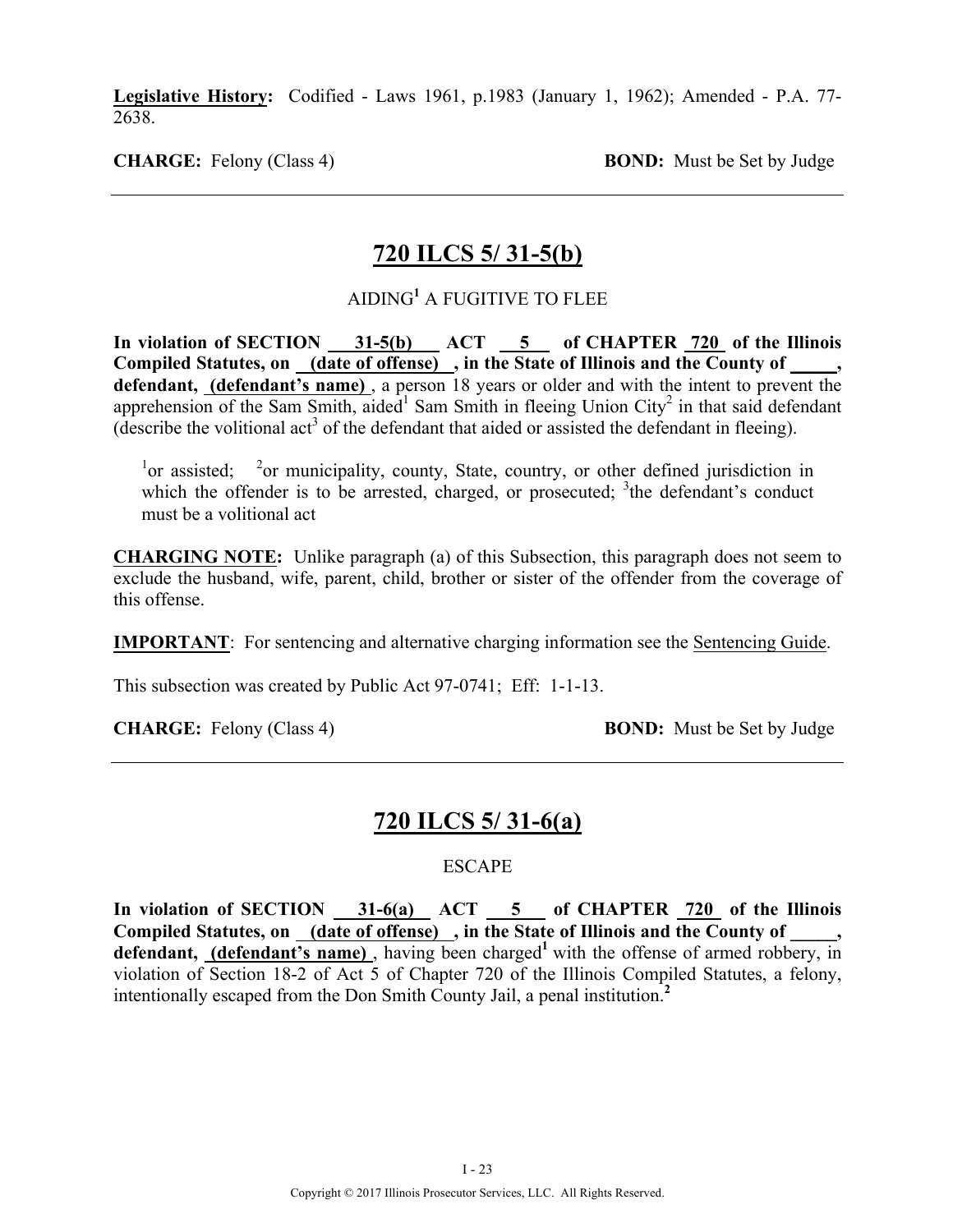<sup>1</sup>or convicted of a felony, or adjudicated a delinquent minor for the commission of a felony offense under the Juvenile Court Act of 1987; <sup>2</sup> or from the custody of an employee of that institution (Penal Institution is defined in 720 ILCS 5/2-14 as follows: "A penitentiary, state farm, reformatory, prison, jail, house of correction, or other institution for the incarceration or custody of persons under sentence for offenses or awaiting trial or sentence for offenses.")

**CHARGING NOTES:** However, (1) a person convicted of a felony or adjudicated a delinquent minor for the commission of a felony offense under the Juvenile Court Act of 1987 who knowingly fails to report to a penal institution or to report for periodic imprisonment at any time or knowingly fails to return from furlough or from work or day release or who knowingly fails to abide by the terms of home confinement is guilty of a Class 3 felony. See the Sentencing Guide. (2) Anyone who violates this subsection while armed with a dangerous weapon commits a Class 1 felony. (720 ILCS 5/31-6(d)) See the Sentencing Guide.

**IMPORTANT**: For sentencing and alternative charging information see the Sentencing Guide.

**Legislative History:** Codified - Laws 1961, p.1983 (January 1, 1962; Amended - P.A.s 77- 2638, 80-1099, 83-248, 84-1083, 86-335, 89-647, 89-656, 89-689, 90-793, 95-839, 95-921, and 96-328.

**CHARGE:** Felony (Class 2) **BOND:** Must be Set by Judge

### **720 ILCS 5/ 31-6(b)**

#### **ESCAPE**

**In violation of SECTION 31-6(b) ACT 5 of CHAPTER 720 of the Illinois**  Compiled Statutes, on (date of offense), in the State of Illinois and the County of defendant, (defendant's name), having been charged<sup>1</sup> with the offense of theft not exceeding \$300, in violation of Section 16-1(a)(1) of Act 5 of Chapter 720 of the Illinois Compiled Statutes, a misdemeanor, intentionally escaped from the Union County Jail, a penal institution.**<sup>2</sup>**

<sup>1</sup>or convicted of a misdemeanor or adjudicated a delinquent minor for the commission of a misdemeanor offense under the Juvenile Court Act of 1987; <sup>2</sup> or from the custody of an employee of that institution (Penal Institution is defined in 720 ILCS 5/2-14 as follows: "A penitentiary, state farm, reformatory, prison, jail, house of correction, or other institution for the incarceration or custody of persons under sentence for offenses or awaiting trial or sentence for offenses.")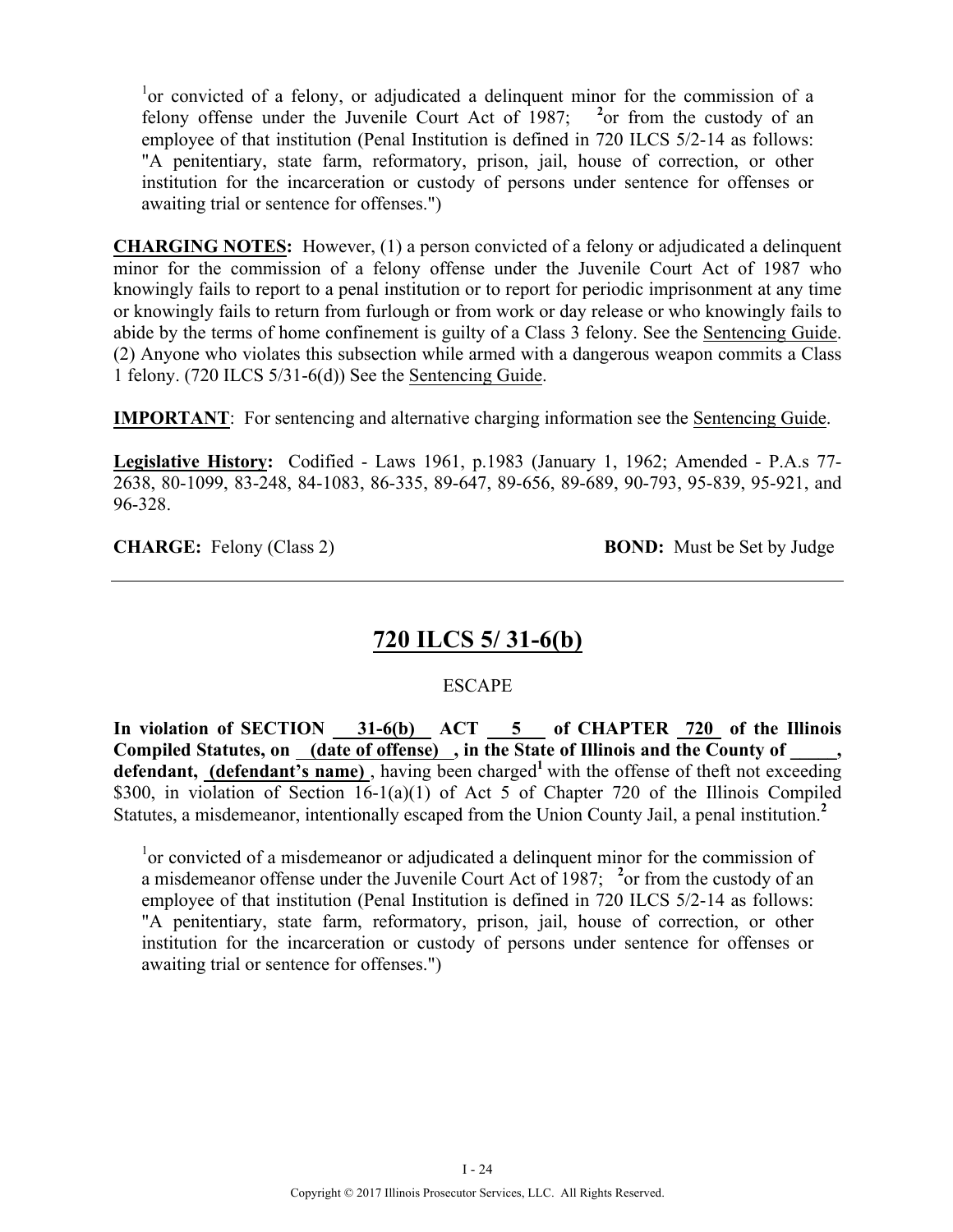**CHARGING NOTE:** However, (1) a person convicted of a misdemeanor or adjudicated a delinquent minor for the commission of a misdemeanor offense under the Juvenile Court Act of 1987 who knowingly fails to report to a penal institution or to report for periodic imprisonment at any time or knowingly fails to return from furlough or from work or day release or who knowingly fails to abide by the terms of home confinement is guilty of a Class B misdemeanor. See the Sentencing Guide. (2) Anyone who violates this subsection while armed with a dangerous weapon commits a Class 1 felony. (720 ILCS 5/31-6(d)) See the Sentencing Guide.

**IMPORTANT**: For sentencing and alternative charging information see the Sentencing Guide.

**CHARGE:** Misdemeanor (Class A) **BOND:** \$1,500

### **720 ILCS 5/ 31-6(b-1)**

#### ESCAPE

In violation of SECTION 31-6(b-1) ACT 5 of CHAPTER 720 of the Illinois **Compiled Statutes, on (date of offense) , in the State of Illinois and the County of \_\_\_\_\_,**  defendant, (defendant's name), a person in the custody of the Illinois Department of Human Services under the provisions to the Sexually Violent Persons Commitment Act and under a detention order**<sup>1</sup>** , intentionally escaped from the Union City Hospital, a secure residential facility.**<sup>2</sup>**

 $1$ <sup>1</sup> or under a commitment order, a conditional release order, or other court order;  $2$  or from a Department employee or any of its agents

**IMPORTANT**: For sentencing and alternative charging information see the **Sentencing Guide**.

This subsection was amended by Public Act 98-0770; Eff: 1-1-15.

**CHARGE:** Felony (Class 2) **BOND:** Must be Set by Judge

### **720 ILCS 5/ 31-6(c)**

#### ESCAPE

In violation of SECTION 31-6(c) ACT 5 of CHAPTER 720 of the Illinois **Compiled Statutes, on (date of offense) , in the State of Illinois and the County of \_\_\_\_\_, defendant, (defendant's name)** , while in the lawful custody of Don Smith, a peace officer for the City of Union City, Union County, Illinois, for the alleged commission of a misdemeanor offense, intentionally escaped from Don Smith.**<sup>1</sup>**

<sup>1</sup> or from any peace officer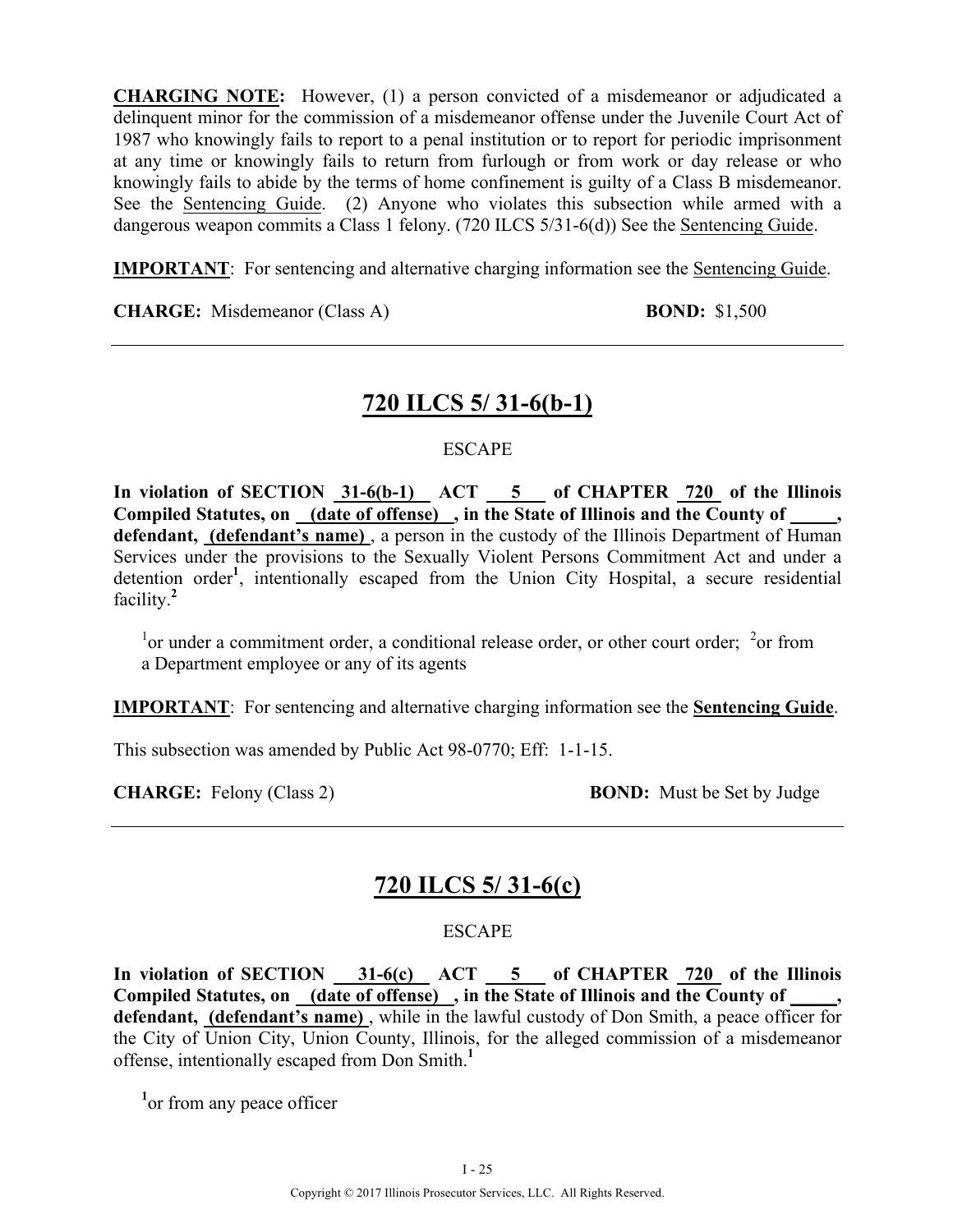**CHARGING NOTES:** Anyone who violates this subsection while armed with a dangerous weapon commits a Class 1 felony. (720 ILCS 5/31-6(d)) Also, if the defendant was alleged to have committed a felony offense, the charge would be a Class 2 felony. See the Sentencing Guide.

**IMPORTANT**: For sentencing and alternative charging information see the Sentencing Guide.

**CHARGE:** Misdemeanor (Class A) **BOND:** \$1,500

### **720 ILCS 5/ 31-6(c-5)**

#### **ESCAPE**

**In violation of SECTION 31-6(c-5) ACT 5 of CHAPTER 720 of the Illinois Compiled Statutes, on (date of offense) , in the State of Illinois and the County of \_\_\_\_\_, defendant, (defendant's name)** , while in the lawful custody of Don Smith, a peace officer for the City of  $\overline{Union City}$ , Union County, Illinois, for the alleged violation of a condition<sup>1</sup> of the defendant's probation<sup>2</sup> for the felony offense of burglary, intentionally escaped from Don Smith.

<sup>1</sup> or term; <sup>2</sup> or conditional discharge, parole, or mandatory supervised release

**CHARGING NOTE:** If the offense for which the defendant was on probation was a misdemeanor, his escape would constitute a Class A misdemeanor. (720 ILCS 5/31-6(c-6)) See the Sentencing Guide.

**IMPORTANT**: For sentencing and alternative charging information see the Sentencing Guide.

**CHARGE:** Felony (Class 2) **BOND:** Must be Set by Judge

### **720 ILCS 5/ 31-6(d)**

#### **ESCAPE**

In violation of SECTION 31-6(d) ACT 5 of CHAPTER 720 of the Illinois Compiled Statutes, on <u>(date of offense)</u>, in the State of Illinois and the County of defendant, (defendant's name), while in the lawful custody of Don Smith, a peace officer for the City of Union City, Union County, Illinois, and while armed with a dangerous weapon, a .38 caliber pistol,**<sup>1</sup>**intentionally escaped from Don Smith.

<sup>1</sup> or any dangerous weapon

**NOTE:** See preceding complaint for alternative charge under this Section.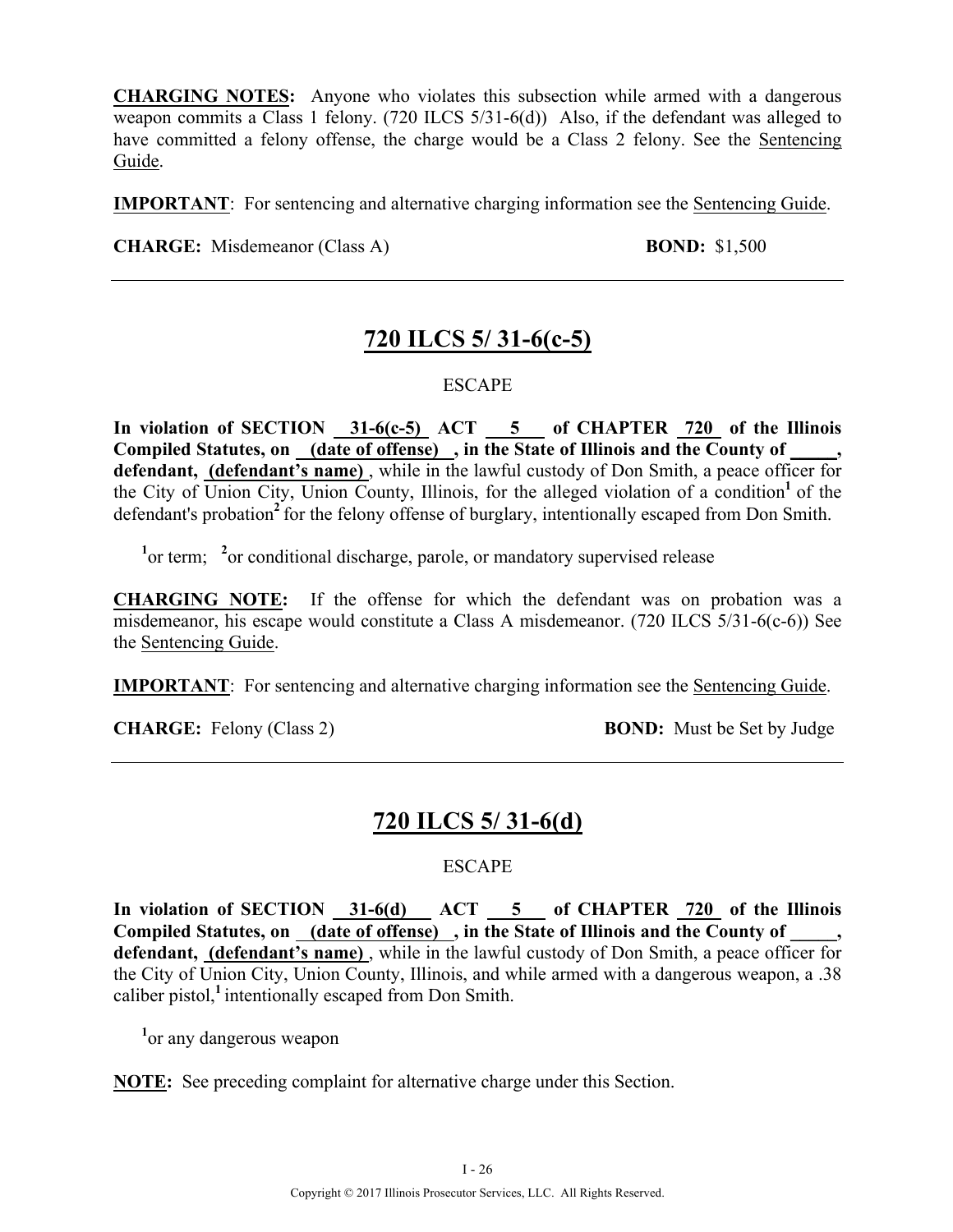**IMPORTANT**: For sentencing and alternative charging information see the Sentencing Guide.

**CHARGE:** Felony (Class 1) **BOND:** Must be Set by Judge

### **720 ILCS 5/ 31-6(d)**

#### ESCAPE

In violation of SECTION 31-6(d) ACT 5 of CHAPTER 720 of the Illinois **Compiled Statutes, on (date of offense) , in the State of Illinois and the County of \_\_\_\_\_, defendant, (defendant's name),** having been charged<sup>1</sup> with the offense of theft not exceeding \$300, in violation of Section 16-1(a)(1) of Act 5 of Chapter 720 of the Illinois Compiled Statutes, a misdemeanor, and while armed with a dangerous weapon, a .38 caliber pistol,**<sup>2</sup>** intentionally escaped from the Union County Jail, a penal institution.**<sup>3</sup>**

<sup>1</sup><sup>or</sup> convicted of a misdemeanor; <sup>2</sup><sup>or</sup> any dangerous weapon; <sup>3</sup><sup>or</sup> from the custody of an employee of that institution. (Penal Institution is defined in 720 ILCS 5/2-14 as follows: "A penitentiary, state farm, reformatory, prison, jail, house of correction, or other institution for the incarceration or custody of persons under sentence for offenses or awaiting trial or sentence for offenses.")

**NOTE:** See following complaint for alternative charge under this Section.

**IMPORTANT**: For sentencing and alternative charging information see the Sentencing Guide.

**CHARGE:** Felony (Class 1) **BOND:** Must be Set by Judge

## **720 ILCS 5/ 31-7(a)**

#### AIDING ESCAPE

**In violation of SECTION 31-7(a) ACT 5 of CHAPTER 720 of the Illinois Compiled Statutes, on (date of offense) , in the State of Illinois and the County of \_\_\_\_\_, defendant, (defendant's name)** , with the intent to aid Don Smith, a prisoner confined in the Union County Jail, a penal institution,<sup>1</sup> to escape, transferred to Don Smith a hacksaw<sup>2</sup> for use in escaping from that institution.

**<sup>1</sup>** (Penal Institution is defined in 720 ILCS 5/2-14 as follows: "A penitentiary, state farm, reformatory, prison, jail, house of correction, or other institution for the incarceration or custody of persons under sentence for offenses or awaiting trial or sentence for offenses."); <sup>2</sup> or conveys into the institution or transfers to the prisoner anything for use in escaping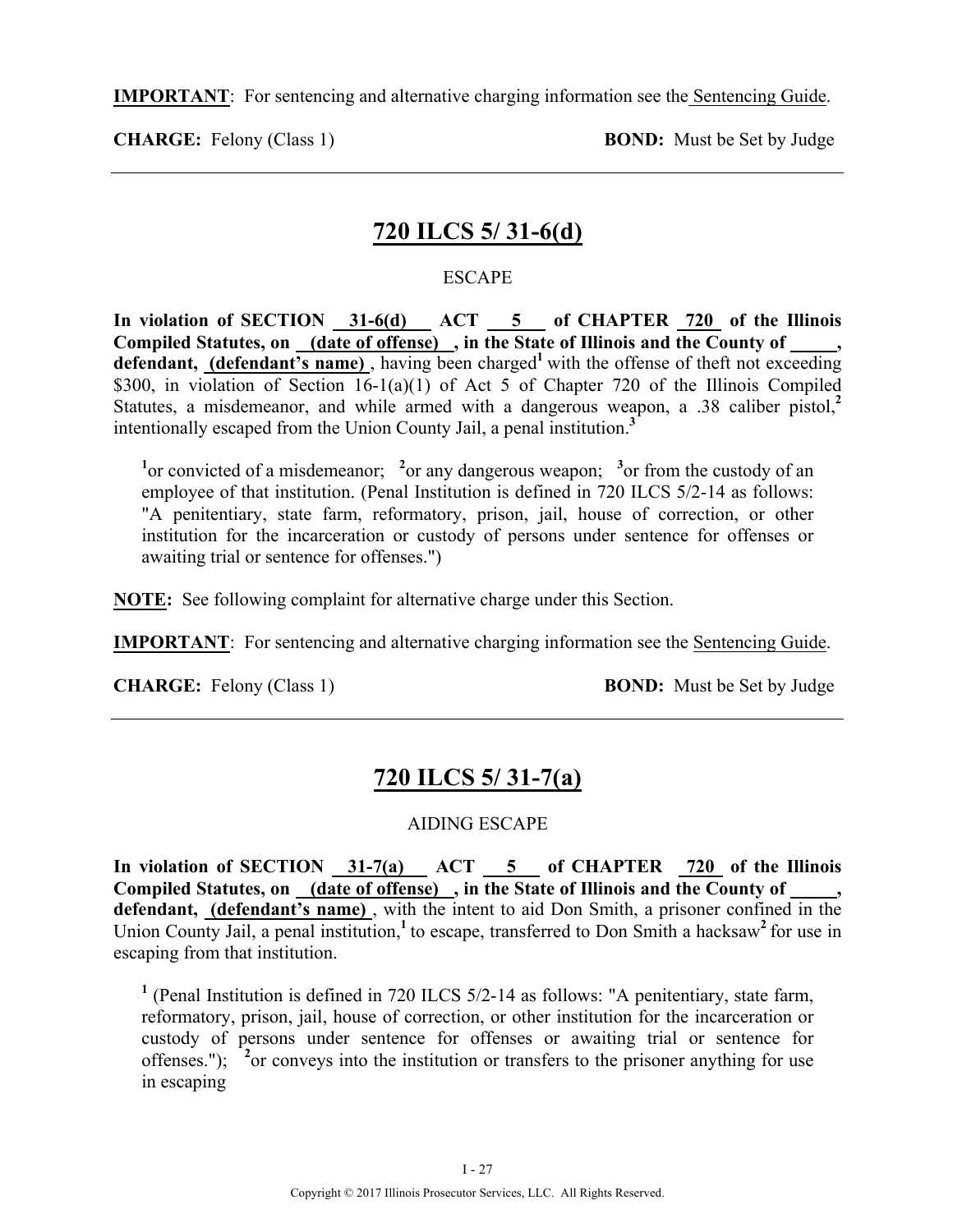**CHARGING NOTE:** A person who violates this Section while armed with a dangerous weapon commits a Class 2 felony. (720 ILCS 5/31-7(g)) See the Sentencing Guide.

**IMPORTANT**: For sentencing and alternative charging information see the Sentencing Guide.

**Legislative History:** Codified - Laws 1961, p.1983 (January 1, 1962); Amended - P.A.s 77- 2638, 83-248, 86-335, 89-656, 89-689, 95-839 and 95-931.

**CHARGE:** Misdemeanor (Class A) **BOND:** \$1,500

### **720 ILCS 5/ 31-7(b)**

#### AIDING ESCAPE

**In violation of SECTION 31-7(b) ACT 5 of CHAPTER 720 of the Illinois Compiled Statutes, on (date of offense) , in the State of Illinois and the County of \_\_\_\_\_, defendant, (defendant's name)** , knowingly aided Don Smith, a person convicted of the offense of armed robbery,**<sup>1</sup>**in violation of Section 18-2 of Act 5 of Chapter 720 of the Illinois Compiled Statutes, to escape from the Union County Jail,**<sup>2</sup>**a penal institution, in that he unlocked cell #6 in tier 3 where Don Smith was confined, and fled with him from said institution.

<sup>1</sup> or having been convicted of any felony or charged with the commission of any felony or adjudicated a delinquent minor for the commission of a felony offense under the Juvenile Court Act of 1987;  $\frac{2}{3}$  or from the custody of an employee of that institution (Penal Institution is defined in 720 ILCS 5/2-14 as follows: "A penitentiary, state farm, reformatory, prison, jail, house of correction, or other institution for the incarceration or custody of persons under sentence for offenses or awaiting trial or sentence for offenses.")

**CHARGING NOTE:** Anyone who violates this Section while armed with a dangerous weapon commits a Class 2 felony. (720 ILCS 5/31-7(g)) See Sentencing Guide.

**IMPORTANT**: For sentencing and alternative charging information see the Sentencing Guide.

**CHARGE:** Felony (Class 2) **BOND:** Must be Set by Judge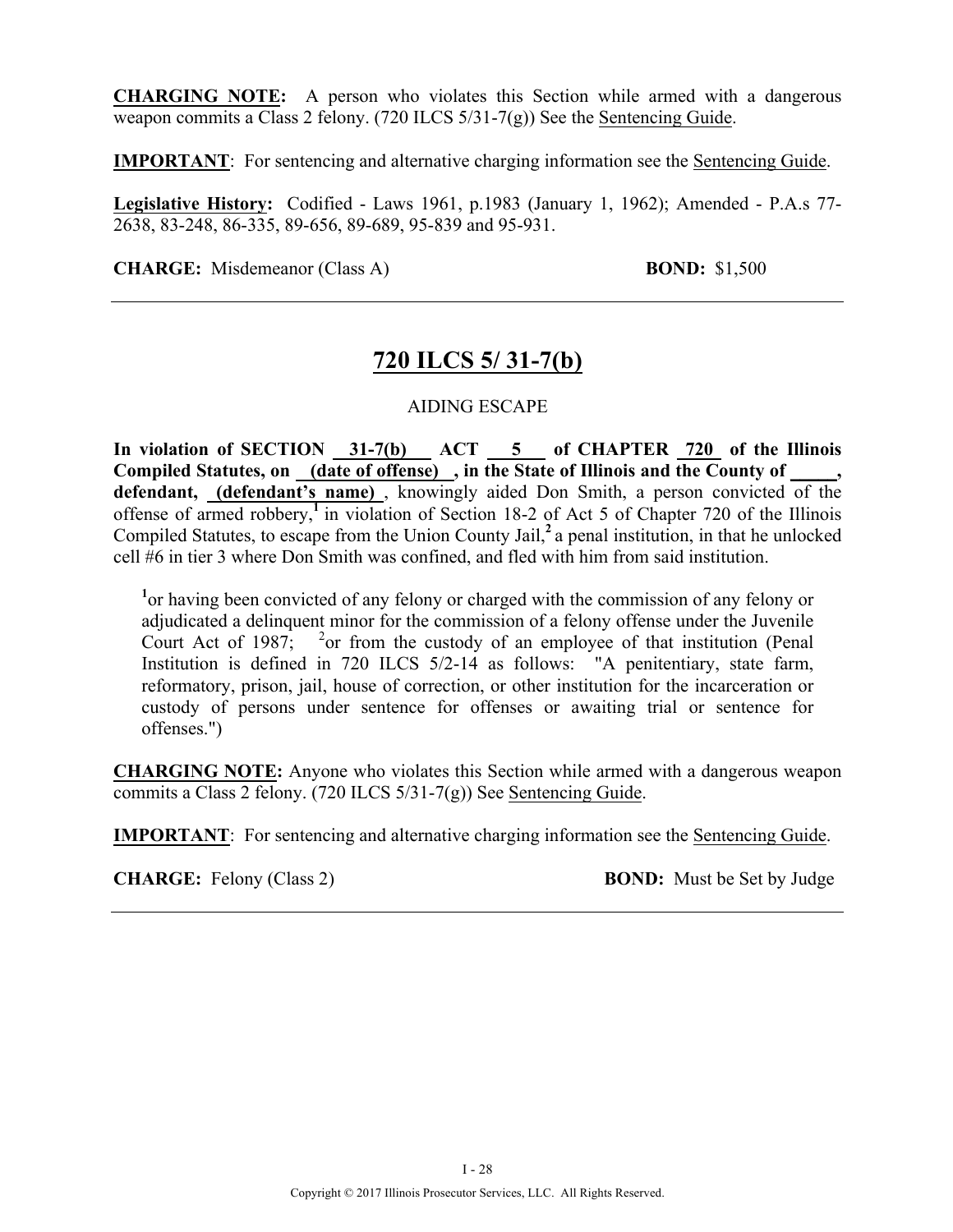### **720 ILCS 5/ 31-7(f)**

#### AIDING ESCAPE

**In violation of SECTION 31-7(f) ACT 5 of CHAPTER 720 of the Illinois Compiled Statutes, on (date of offense) , in the State of Illinois and the County of \_\_\_\_\_,**  defendant, (defendant's name), an employee<sup>1</sup> of the Union County Jail, a penal institution,<sup>2</sup> recklessly permitted Don Smith, a prisoner in his custody, to escape in that while assigned to guard such prisoner, became intoxicated and fell asleep thereby permitting the prisoner to escape.

<sup>1</sup> or officer; <sup>2</sup> see definition Appendix C

**CHARGING NOTES:** A person who violates this Section while armed with a dangerous weapon commits a Class 1 felony. See the Sentencing Guide. Also, whoever knowingly aids a person convicted of a felony, or adjudicated a delinquent minor for the commission of a felony offense under the Juvenile Court Act of 1987, or charged with the commission of a felony in failing to return from furlough or from work or day release is guilty of a Class 3 felony. (720 ILCS 5/31-7(b)) See the Sentencing Guide. Also, whoever knowingly aids a person convicted of a misdemeanor, or adjudicated a delinquent minor for the commission of a misdemeanor offense under the Juvenile Court Act of 1987, or charged with the commission of a misdemeanor in failing to return from furlough or from work or day release is guilty of a Class B misdemeanor. (720 ILCS 5/31-7(c)) See the Sentencing Guide. Also, Alternative methods of committing this offense: Subsections (c), (d), (e), (f-5), (f-6) and (g) provide as follows: (c) Whoever knowingly aids a person convicted of a misdemeanor, or adjudicated a delinquent minor for the commission of a misdemeanor offense under the Juvenile Court Act of 1987, or charged with the commission of a misdemeanor in escaping from any penal institution or from the custody of an employee of that institution commits a Class A Misdemeanor. (d) Whoever knowingly aids a person in escaping from any public institution other than a penal institution, in which he is lawfully detained, or from the custody of an employee of that institution, commits a Class A Misdemeanor. (e) Whoever knowingly aids a person in the lawful custody of a peace officer for the alleged commission of a felony offense or adjudicated a delinquent minor for the commission of a felony offense under the Juvenile Court Act of 1987, in escaping from custody commits a Class 2 felony; however, whoever knowingly aids a person in the lawful custody of a peace officer for the commission of a misdemeanor offense or adjudicated a delinquent minor for the commission of a misdemeanor offense under the Juvenile Court Act of 1987, in escaping from custody commits a Class A misdemeanor. (f-5) With respect to a person in the lawful custody of a peace officer for an alleged violation of a term or condition of probation, conditional discharge, parole, or mandatory supervised release for a felony, whoever intentionally aids that person to escape from that custody is guilty of a Class 2 felony. (f-6) With respect to a person who is in the lawful custody of a peace officer for an alleged violation of a term or condition of supervision, probation, or conditional discharge for a misdemeanor, whoever intentionally aids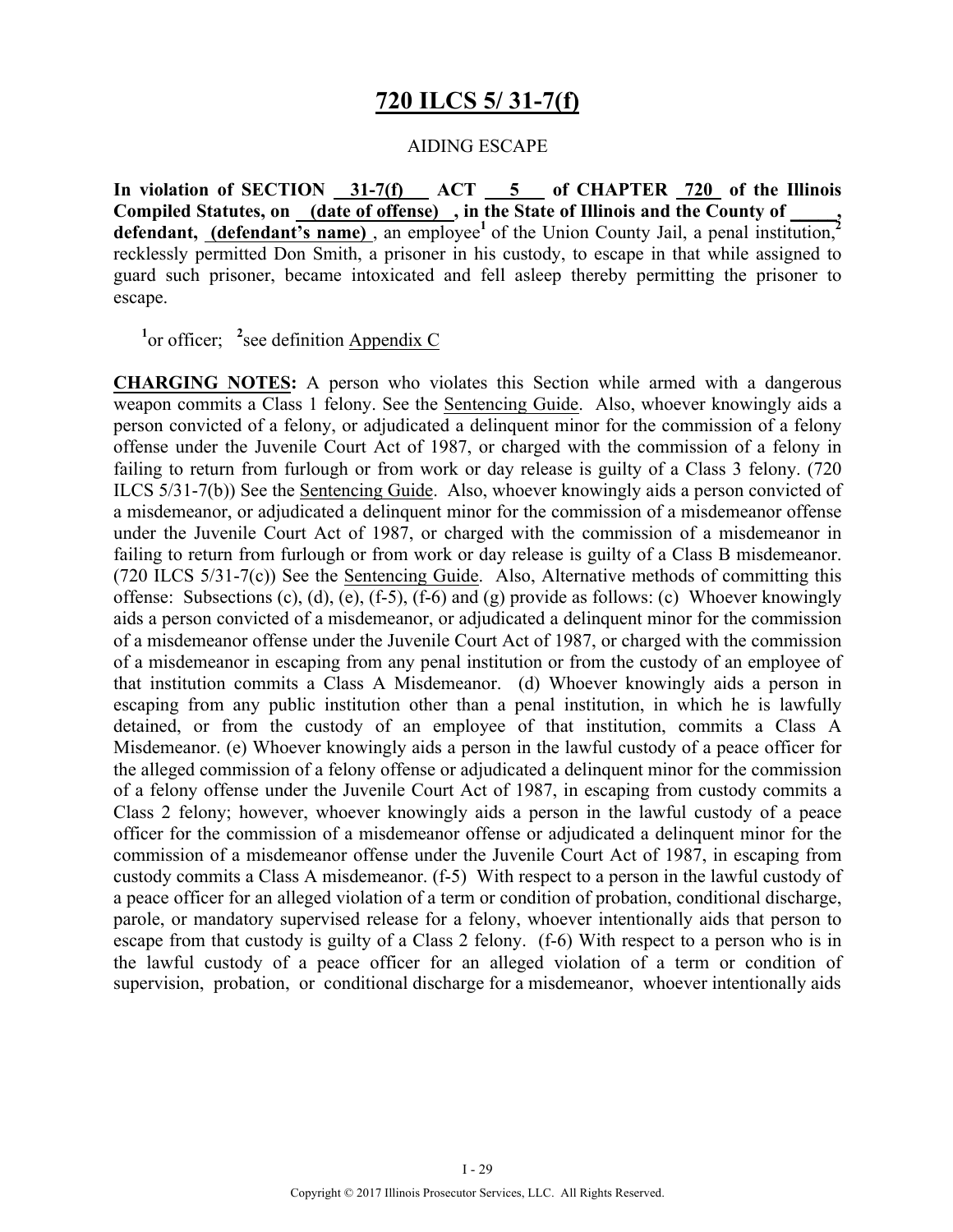that person to escape from that custody if guilty of a Class A misdemeanor. (g) A person who violates any subsection of this Section while armed with a dangerous weapon commits a Class 2 felony. See the Sentencing Guide.

**CHARGE:** Misdemeanor (Class A) **BOND:** \$1,500

### **720 ILCS 5/ 31-8(a)**

#### REFUSING TO AID AN OFFICER

In violation of SECTION 31-8(a) ACT 5 of CHAPTER 720 of the Illinois Compiled Statutes, on (date of offense), in the State of Illinois and the County of, defendant, (defendant's name), knowing Don Smith to be a police officer, refused,<sup>1</sup>upon the command of Don Smith, to give reasonable aid to the officer in the apprehension of James Brown, whom Don Smith was authorized to apprehend.

**1** or knowingly failed

**IMPORTANT**: For sentencing and alternative charging information see the Sentencing Guide.

**Legislative History:** Codified - Laws 1961, p.1983 (January 1, 1962); Amended - P.A. 77- 2638.

**CHARGE:** Petty Offense **BOND:** \$120

### **720 ILCS 5/ 31-8(b)**

#### REFUSING TO AID AN OFFICER

**In violation of SECTION 31-8(b) ACT 5 of CHAPTER 720 of the Illinois**  Compiled Statutes, on \_(date of offense) , in the State of Illinois and the County of \_ **defendant, (defendant's name)** , knowing Don Smith to be a police officer, refused,**<sup>1</sup>**upon the command of Don Smith, to give reasonable aid to the officer in preventing the commission by James Brown<sup>2</sup> of the offense of robbery, in violation of Section 18-1 of Act 5 of Chapter 720 of the Illinois Compiled Statutes.

<sup>1</sup> or knowingly failed; <sup>2</sup> if name of defendant is unknown, merely aver "another"

**IMPORTANT**: For sentencing and alternative charging information see the Sentencing Guide.

**CHARGE:** Petty Offense **BOND:** \$120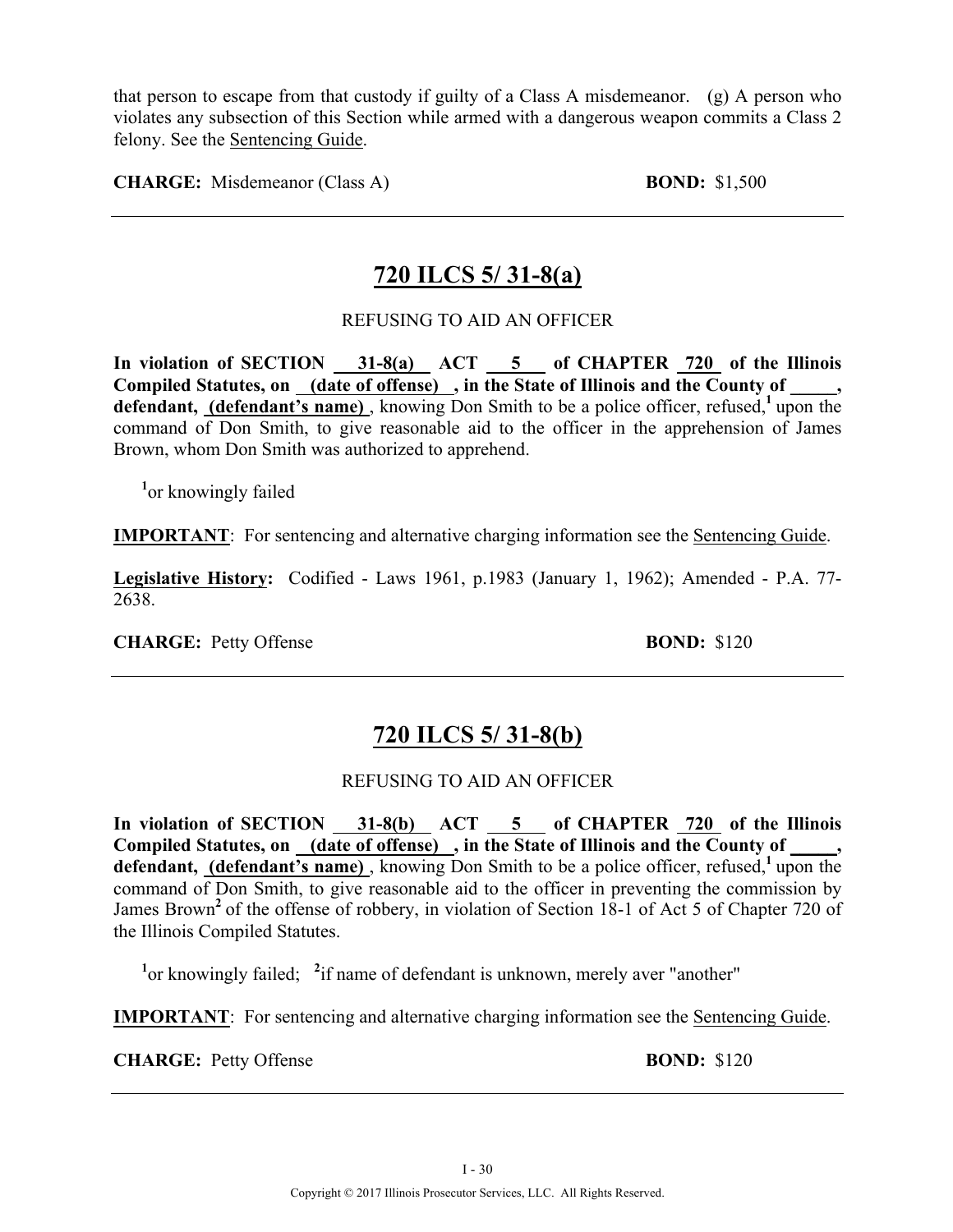## **720 ILCS 5/ 31-9**

#### OBSTRUCTING AN EMERGENCY MANAGEMENT WORKER

In violation of SECTION 31-9 ACT 5 of CHAPTER 720 of the Illinois **Compiled Statutes, on (date of offense) , in the State of Illinois and the County of \_\_\_\_\_, defendant, (defendant's name)** , knowing Don Smith to be an emergency management worker, knowingly obstructed the performance by Don Smith of an authorized act within his official capacity as an emergency management worker in that (describe the act the defendant obstructed).

**NOTE:** For a definition of "Emergency Management Worker" see Appendix C.

**IMPORTANT**: For sentencing and alternative charging information see the Sentencing Guide.

**Legislative History**: This subsection was created by Public Act 94-243 (Eff: 1-1-06).

**CHARGE:** Misdemeanor (Class A) **BOND:** \$1,500

## **720 ILCS 5/31A-0.1**

#### PENAL INSTITUTION RELATED DEFINITIONS

Sec. 31A-0.1. Definitions. For the purposes of this Article:

"Deliver" or "delivery" means the actual, constructive or attempted transfer of possession of an item of contraband, with or without consideration, whether or not there is an agency relationship.

"Employee" means any elected or appointed officer, trustee or employee of a penal institution or of the governing authority of the penal institution, or any person who performs services for the penal institution pursuant to contract with the penal institution or its governing authority.

"Item of contraband" means any of the following:

(i) "Alcoholic liquor" as that term is defined in Section 1-3.05 of the Liquor Control Act of 1934.

- (ii) "Cannabis" as that term is defined in subsection (a) of Section 3 of the Cannabis Control Act.
- (iii) "Controlled substance" as that term is defined in the Illinois Controlled Substances Act.

(iii-a) "Methamphetamine" as that term is defined in the Illinois Controlled Substances Act or the Methamphetamine Control and Community Protection Act.

(iv) "Hypodermic syringe" or hypodermic needle, or any instrument adapted for use of controlled substances or cannabis by subcutaneous injection.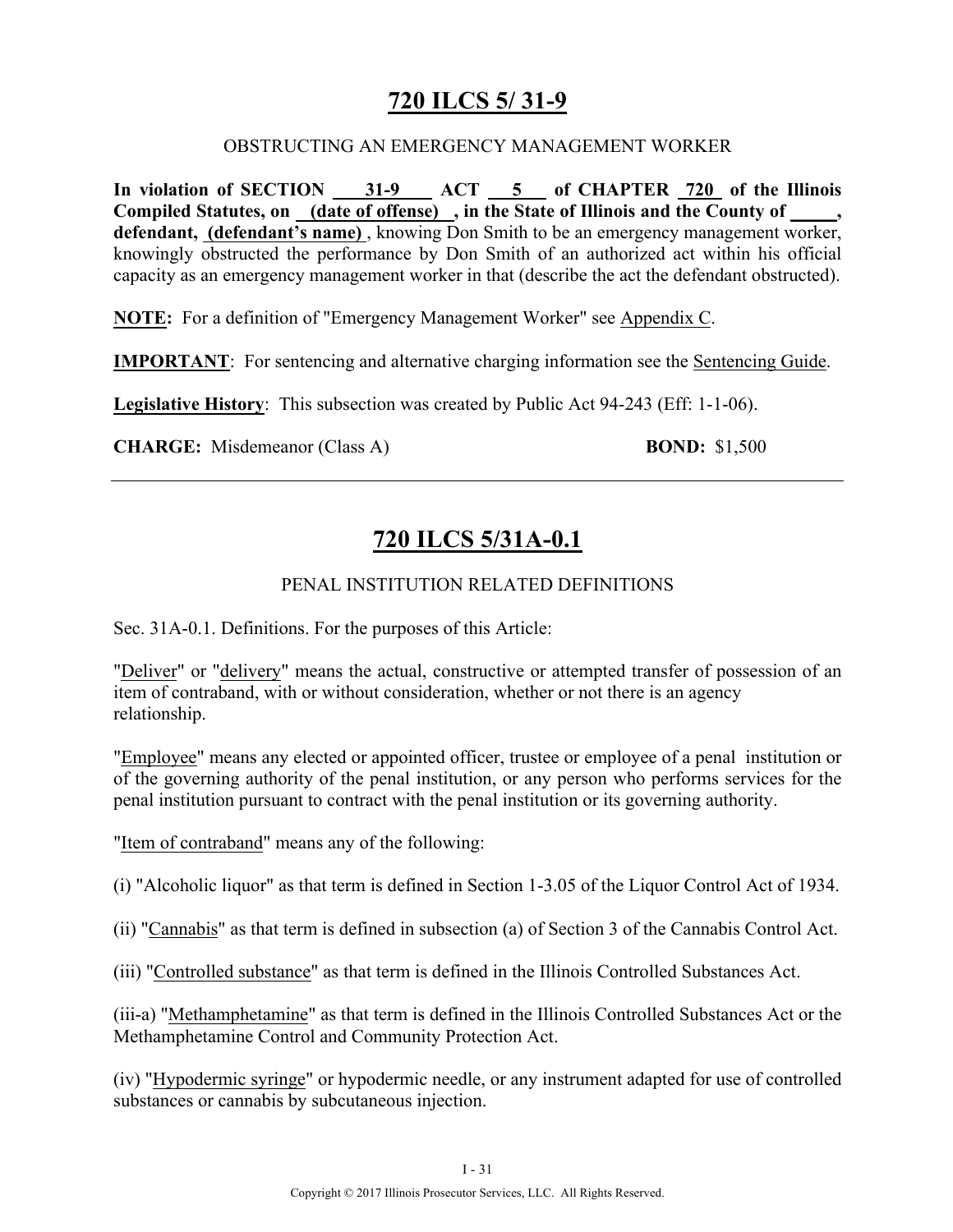(v) "Weapon" means any knife, dagger, dirk, billy, razor, stiletto, broken bottle, or other piece of glass which could be used as a dangerous weapon. This term includes any of the devices or implements designated in subsections (a)(1), (a)(3) and (a)(6) of Section 24-1 of this Code, or any other dangerous weapon or instrument of like character.

(vi) "Firearm" means any device, by whatever name known, which is designed to expel a projectile or projectiles by the action of an explosion, expansion of gas or escape of gas, including but not limited to: (A) any pneumatic gun, spring gun, or B-B gun which expels a single globular projectile not exceeding .18 inch in diameter; or (B) any device used exclusively for signaling or safety and required as recommended by the United States Coast Guard or the Interstate Commerce Commission; or (C) any device used exclusively for the firing of stud cartridges, explosive rivets or industrial ammunition; or (D) any device which is powered by electrical charging units, such as batteries, and which fires one or several barbs attached to a length of wire and which, upon hitting a human, can send out current capable of disrupting the person's nervous system in such a manner as to render him or her incapable of normal functioning, commonly referred to as a stun gun or taser.

(vii) "Firearm ammunition" means any self-contained cartridge or shotgun shell, by whatever name known, which is designed to be used or adaptable to use in a firearm, including but not limited to: (A) any ammunition exclusively designed for use with a device used exclusively for signaling or safety and required or recommended by the United States Coast Guard or the Interstate Commerce Commission; or (B) any ammunition designed exclusively for use with a stud or rivet driver or other similar industrial ammunition.

(viii) "Explosive" means, but is not limited to, bomb, bombshell, grenade, bottle or other container containing an explosive substance of over one-quarter ounce for like purposes such as black powder bombs and Molotov cocktails or artillery projectiles.

(ix) "Tool to defeat security mechanisms" means, but is not limited to, handcuff or security restraint key, tool designed to pick locks, popper, or any device or instrument used to or capable of unlocking or preventing from locking any handcuff or security restraints, doors to cells, rooms, gates or other areas of the penal institution.

(x) "Cutting tool" means, but is not limited to, hacksaw blade, wire cutter, or device, instrument or file capable of cutting through metal.

(xi) "Electronic contraband" for the purposes of Section 31A-1.1 of this Article means, but is not limited to, any electronic, video recording device, computer, or cellular communications equipment, including, but not limited to, cellular telephones, cellular telephone batteries, videotape recorders, pagers, computers, and computer peripheral equipment brought into or possessed in a penal institution without the written authorization of the Chief Administrative Officer. "Electronic contraband" for the purposes of Section 31A-1.2 of this Article, means, but is not limited to, any electronic, video recording device, computer, or cellular communications equipment, including, but not limited to, cellular telephones, cellular telephone batteries, videotape recorders, pagers, computers, and computer peripheral equipment.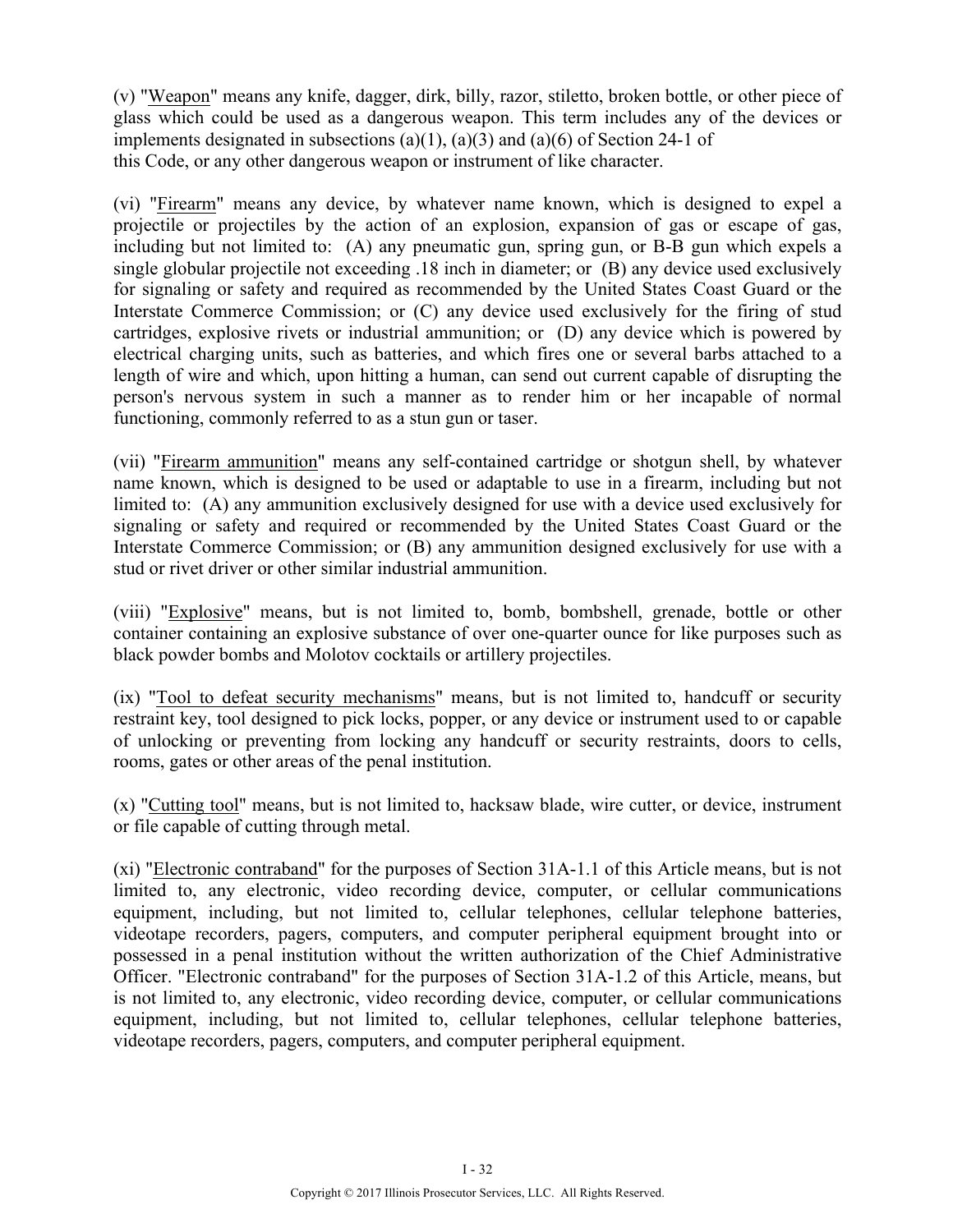"Penal institution" means any penitentiary, State farm, reformatory, prison, jail, house of correction, police detention area, half-way house or other institution or place for the incarceration or custody of persons under sentence for offenses awaiting trial or sentence for offenses, under arrest for an offense, a violation of probation, a violation of parole, or a violation of mandatory supervised release, or awaiting a bail setting hearing or preliminary hearing; provided that where the place for incarceration or custody is housed within another public building this Article shall not apply to that part of the building unrelated to the incarceration or custody of persons.

# **720 ILCS 5/ 31A-1.1(a)**

#### BRINGING CONTRABAND INTO A PENAL INSTITUTION

**In violation of SECTION 31A-1.1(a) ACT 5 of CHAPTER 720 of the Illinois Compiled Statutes, on (date of offense) , in the State of Illinois and the County of \_\_\_\_\_, defendant, (defendant's name)** , knowingly and without authority of any person designated or authorized to grant such authority, brought<sup>1</sup> an item of contraband,<sup>2</sup> cannabis, into the Union City Jail, a penal institution.

<sup>1</sup> or caused another to bring such contraband into a penal institution or placed such contraband in such proximity to a penal institution as to give an inmate access to the contraband; **<sup>2</sup>** <sup>2</sup>an "Item of contraband" means any of the following: (i) "Alcoholic liquor," (ii) "Cannabis," (iii) "Controlled substance," (iii-a) "Methamphetamine," (iv) "Hypodermic syringe," (v) "Weapon," (vi) "Firearm," (vii) "Firearm ammunition," (viii) "Explosive," (ix) "Tool to defeat security mechanisms," (x) "Cutting tool," (xi) "Electronic contraband." (See: 31A-0.1 in this publication).

**DEFINITION:** A "penal institution" means any penitentiary, State farm, reformatory, prison, jail, house of correction, police detention area, half-way house of other institution or place for the incarceration or custody of persons under sentence for offenses, under arrest for an offense, a violation of probation, a violation of parole, or a violation of mandatory supervised release, or awaiting a bail setting hearing or preliminary hearing. (See: 31A-0.1 in this publication).

**CHARGING NOTES: (1)** Bringing into or possessing alcoholic liquor in a penal institution is a Class 4 felony. **(2)** Bringing into or possessing cannabis in into a penal institution is a Class 3 felony. **(3)** Bringing into or possessing any amount of a controlled substance classified in Schedules III, IV or V of Article II of the Controlled Substance Act in a penal institution is a Class 2 felony. **(4)** Bringing into or possessing any amount of a controlled substance classified in Schedules I or II of Article II of the Controlled Substance Act in a penal institution is a Class 1 felony. Possessing any amount of a controlled substance classified in Schedules I or II of Article II of the Controlled Substance Act in a penal institution is a Class 1 felony. **(5)** Bringing into or possessing a hypodermic syringe in a penal institution is a Class 1 felony. **(6)** Bringing into or possessing a weapon, tool to defeat security mechanisms, cutting tool, or electronic contraband in a penal institution is a Class 1 felony. (7) Bringing into or possessing a firearm, firearm ammunition, or explosive in a penal institution is a Class X felony. See the Sentencing Guide.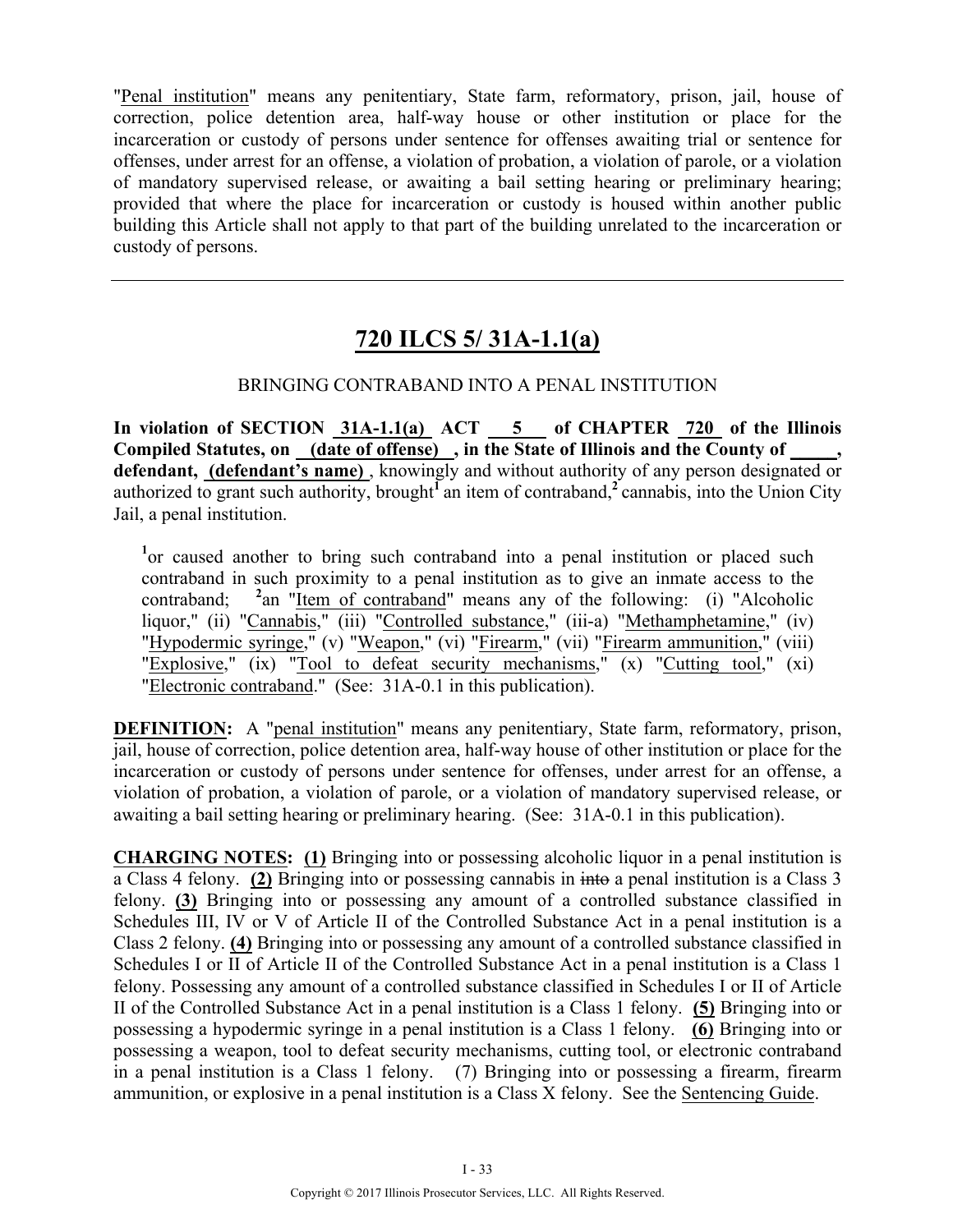**IMPORTANT**: For sentencing and alternative charging information see the Sentencing Guide.

**Legislative History:** Created - P.A. 80-1131 (July 1, 1978); Amended - P.A.s 82-783, 89-1041, 85-755, 86-866, 89-688, 94-556, 94-1017, 96-1112 and amended and re-numbered by Public Act 97-1108; Eff: 1-1-13.

**CHARGE:** Felony (Class 3) **BOND:** Must be Set by Judge

# **720 ILCS 5/ 31A-1.1(b)**

#### UNLAWFUL POSSESSION OF CONTRABAND IN A PENAL INSTITUTION

In violation of SECTION 31A-1.1(b) ACT 5 of CHAPTER 720 of the Illinois Compiled Statutes, on <u>(date of offense)</u>, in the State of Illinois and the County of **defendant, (defendant's name)** , knowingly possessed an item of contraband, a switchblade knife, in the Union City Prison, a penal institution.

**NOTE:** An "Item of contraband" means any of the following: (i) "Alcoholic liquor," (ii) "Cannabis," (iii) "Controlled substance," (iii-a) "Methamphetamine," (iv) "Hypodermic syringe," (v) "Weapon," (vi) "Firearm," (vii) "Firearm ammunition," (viii) "Explosive," (ix) "Tool to defeat security mechanisms," (x) "Cutting tool," (xi) "Electronic contraband." (See: 31A-0.1 in this publication).

**DEFINITION:** A "penal institution" means any penitentiary, State farm, reformatory, prison, jail, house of correction, police detention area, half-way house of other institution or place for the incarceration or custody of persons under sentence for offenses, under arrest for an offense, a violation of probation, a violation of parole, or a violation of mandatory supervised release, or awaiting a bail setting hearing or preliminary hearing. (See: 31A-0.1 in this publication).

**NOTE:** Note that this statute states that a defendant shall be guilty of this offense "regardless of the intent with which he possessed" the contraband.

**CHARGING NOTES**: *(1)* Bringing into or possessing alcoholic liquor in a penal institution is a Class 4 felony. *(2)* Bringing into or possessing cannabis in a penal institution is a Class 3 felony. *(3)* Bringing into or possessing any amount of a controlled substance classified in Schedules III, IV or V of Article II of the Controlled Substance Act in a penal institution is a Class 2 felony. *(4)* Bringing into or possessing any amount of a controlled substance classified in Schedules I or II of Article II of the Controlled Substance Act in a penal institution is a Class 1 felony. Possessing any amount of a controlled substance classified in Schedules I or II of Article II of the Controlled Substance Act in a penal institution is a Class 1 felony. *(5)* Bringing into or possessing a hypodermic syringe in a penal institution is a Class 1 felony. *(6)* Bringing into or possessing a weapon, tool to defeat security mechanisms, cutting tool, or electronic contraband in a penal institution is a Class 1 felony. *(7)* Bringing into or possessing a firearm, firearm ammunition, or explosive in a penal institution is a Class X felony. See the Sentencing Guide.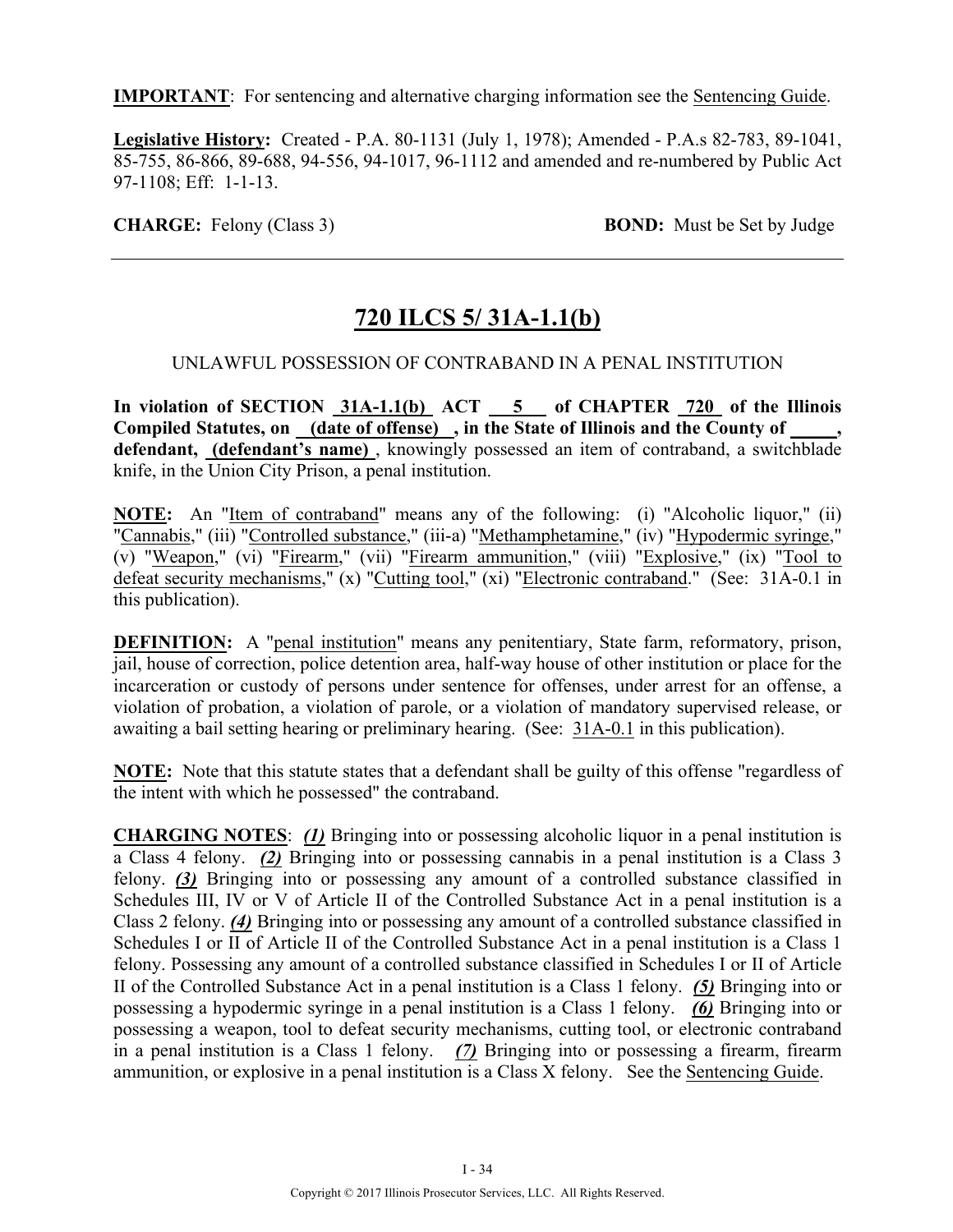**IMPORTANT**: For sentencing and alternative charging information see the Sentencing Guide.

This complaint was last amended and re-numbered by Public Act 97-1108; Eff: 1-1-13.

**CHARGE:** Felony (Class 1) **BOND:** Must be Set by Judge

### **720 ILCS 5/ 31A-1.2(a)(1)**

#### UNAUTHORIZED BRINGING OF CONTRABAND INTO A PENAL INSTITUTION BY AN EMPLOYEE**<sup>1</sup>**

In violation of SECTION 31A-1.2(a)(1) of ACT 5 of CHAPTER 720 of the Illinois Compiled Statutes, on (date of offense), in the State of Illinois and the County of **defendant, (defendant's name) ,** an employee of a penal institution, knowingly and without authority of any person designated or authorized to grant such authority, brought<sup>2</sup> an item of contraband, cannabis,<sup>3</sup> into the Union City Jail, a penal institution.

<sup>1</sup>for a definition of "employee" see  $31A-1.2(d)(2)$ ; <sup>2</sup> or attempted to bring; <sup>3</sup> or any item of contraband listed in Paragraphs (i) through (iv) of subsection (d)(4) of this Section

**CHARGING NOTE:** Under subsection (2) of this Section this offense may be committed by causing or permitting another to bring such an item of contraband into a penal institution.

**CHARGING AND SENTENCING NOTES: (1)** A violation of paragraphs (a) or (b) of this Section involving alcohol is a Class 4 felony. A violation of paragraph (a) or (b) of this Section involving cannabis is a Class 2 felony. A violation of paragraph (a) or (b) involving any amount of a controlled substance classified in Schedules III, IV or V of Article II of the Illinois Controlled Substances Act is a Class 1 felony. A violation of paragraph (a) or (b) of this Section involving any amount of a controlled substance classified in Schedules I or II of Article II of the Illinois Controlled Substances Act is a Class X felony. A violation of paragraph (a) or (b) involving a hypodermic syringe is a Class X felony. A violation of paragraph (a) or (b) involving a weapon, tool to defeat security mechanisms, cutting tool, or electronic contraband is a Class 1 felony. A violation of paragraph (a) or (b) involving a firearm, firearm ammunition, or explosive is a Class X felony. **(2)** A violation of paragraph (c) of this Section involving alcoholic liquor is a Class 3 felony. A violation of paragraph (c) involving cannabis is a Class 1 felony. A violation of paragraph (c) involving any amount of a controlled substance classified in Schedules III, IV or V of Article II of the Illinois Controlled Substances Act is a Class X felony. A violation of paragraph (c) involving any amount of a controlled substance classified in Schedules I or II of Article II of the Illinois Controlled Substances Act is a Class X felony for which the minimum term of imprisonment shall be 8 years. A violation of paragraph (c) involving a hypodermic syringe is a Class X felony for which the minimum term of imprisonment shall be 8 years. A violation of paragraph (c) involving a weapon, tool to defeat security mechanisms, cutting tool, or electronic contraband is a Class X felony for which the minimum term of imprisonment shall be 10 years. A violation of paragraph (c) involving a firearm, firearm ammunition, or explosive is a Class X felony for which the minimum term of imprisonment shall be 12 years. Items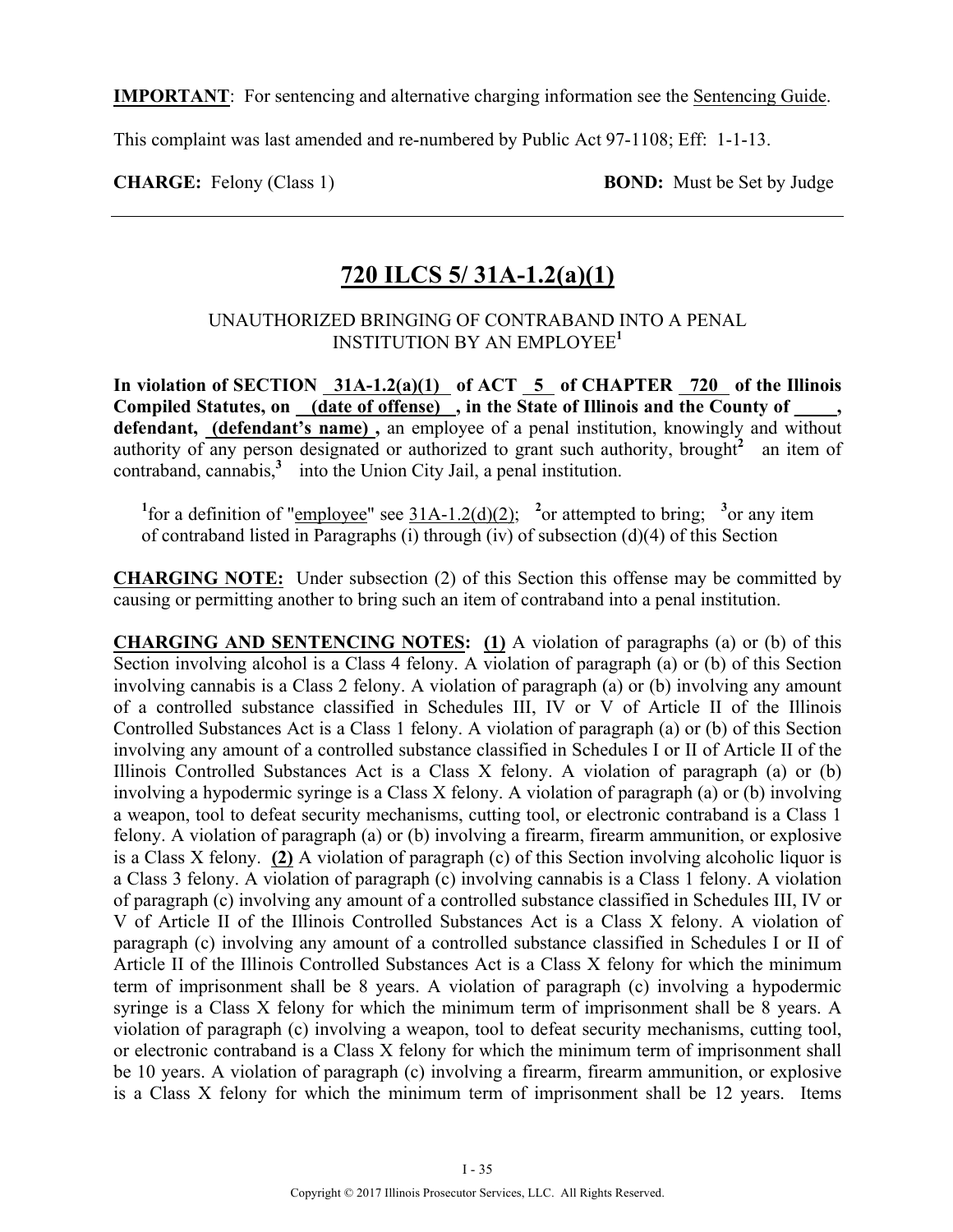confiscated may be retained for use by the Department of Corrections or disposed of as deemed appropriate by the Chief Administrative Officer in accordance with Department rules or disposed of as required by law. For a violation of subsection (a) or (b) involving alcoholic liquor, a weapon, firearm, firearm ammunition, tool to defeat security mechanisms, cutting tool, or electronic contraband the items shall not be considered to be in a penal institution when they are secured in an employee's locked, private motor vehicle parked on the grounds of a penal institution. See the Sentencing Guide.

**IMPORTANT**: For sentencing and alternative charging information see the Sentencing Guide.

**Legislative History:** Created - P.A. 86-866 (Eff: 1-1-90); Amended - P.A. 86-1003, 87-905, 88- 678, 89-688, 94-1017, 95-962, 96-1112, 96-1325 and amended and re-numbered by Public Act 97-1108; Eff: 1-1-13.

**CHARGE:** Felony (Class 2) **BOND:** Must be Set by Judge

### **720 ILCS 5/ 31A-1.2(b)**

#### UNAUTHORIZED POSSESSION OF CONTRABAND IN A PENAL INSTITUTION BY AN EMPLOYEE**<sup>1</sup>**

In violation of SECTION 31A-1.2(b) of ACT 5 of CHAPTER 720 of the Illinois Compiled Statutes, on (date of offense), in the State of Illinois and the County of \_\_\_\_, defendant, (defendant's name), an employee<sup>1</sup> of a penal institution, knowingly and without authority of any person designated or authorized to grant such authority, possessed an item of contraband, heroin,<sup>2</sup> a Schedule I drug, in the Union City Jail, a penal institution.

<sup>1</sup>for a definition of "*employee*" see 31A-1.2(d)(2); <sup>2</sup> or any item of contraband listed in Paragraphs (i) through (iv) of subsection (d)(4) of this Section

**CHARGING AND SENTENCING NOTES: (1)** A violation of paragraphs (a) or (b) of this Section involving alcohol is a Class 4 felony. A violation of paragraph (a) or (b) of this Section involving cannabis is a Class 2 felony. A violation of paragraph (a) or (b) involving any amount of a controlled substance classified in Schedules III, IV or V of Article II of the Illinois Controlled Substances Act is a Class 1 felony. A violation of paragraph (a) or (b) of this Section involving any amount of a controlled substance classified in Schedules I or II of Article II of the Illinois Controlled Substances Act is a Class X felony. A violation of paragraph (a) or (b) involving a hypodermic syringe is a Class X felony. A violation of paragraph (a) or (b) involving a weapon, tool to defeat security mechanisms, cutting tool, or electronic contraband is a Class 1 felony. A violation of paragraph (a) or (b) involving a firearm, firearm ammunition, or explosive is a Class X felony. **(2)** A violation of paragraph (c) of this Section involving alcoholic liquor is a Class 3 felony. A violation of paragraph (c) involving cannabis is a Class 1 felony. A violation of paragraph (c) involving any amount of a controlled substance classified in Schedules III, IV or V of Article II of the Illinois Controlled Substances Act is a Class X felony. A violation of paragraph (c) involving any amount of a controlled substance classified in Schedules I or II of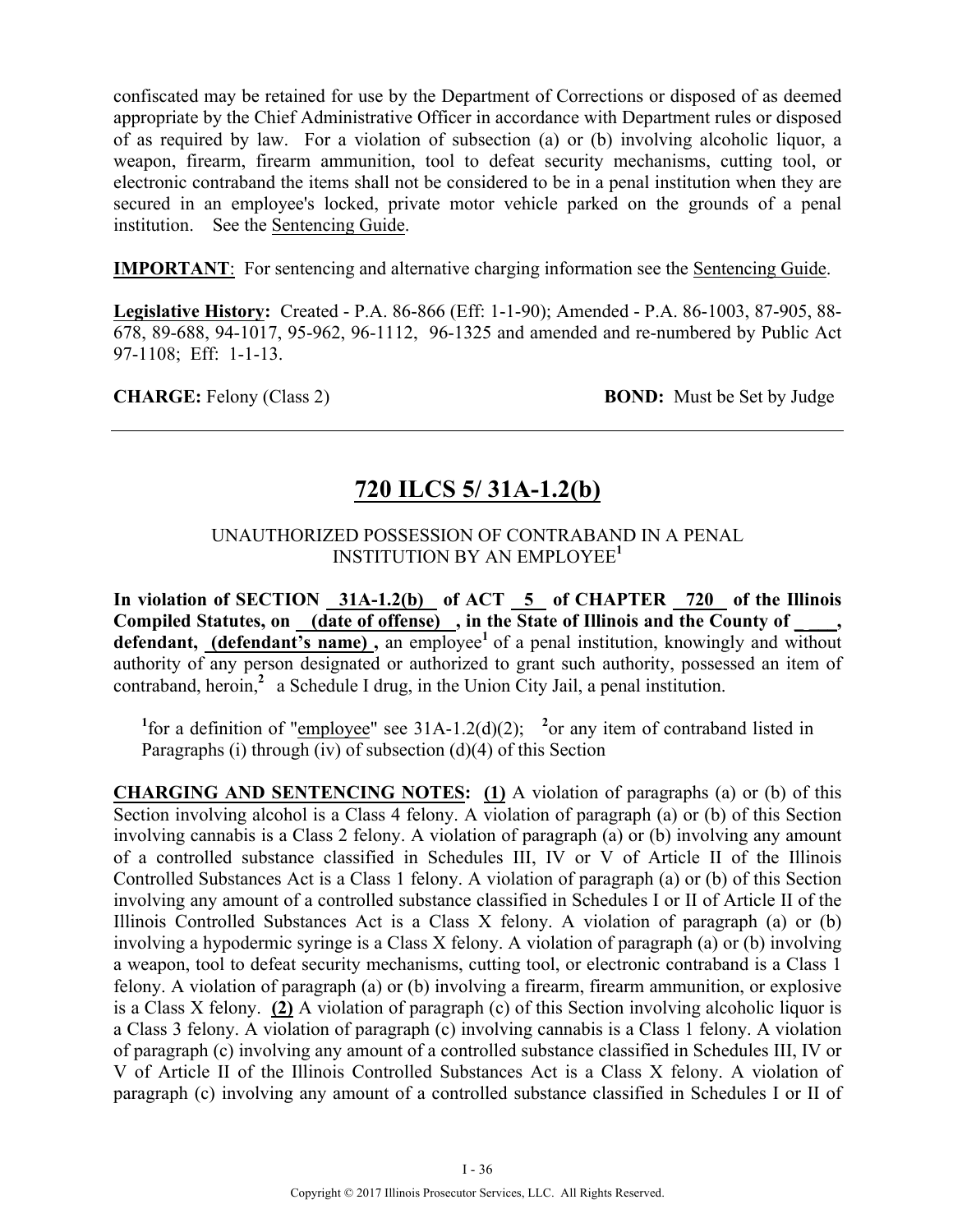Article II of the Illinois Controlled Substances Act is a Class X felony for which the minimum term of imprisonment shall be 8 years. A violation of paragraph (c) involving a hypodermic syringe is a Class X felony for which the minimum term of imprisonment shall be 8 years. A violation of paragraph (c) involving a weapon, tool to defeat security mechanisms, cutting tool, or electronic contraband is a Class X felony for which the minimum term of imprisonment shall be 10 years. A violation of paragraph (c) involving a firearm, firearm ammunition, or explosive is a Class X felony for which the minimum term of imprisonment shall be 12 years. Items confiscated may be retained for use by the Department of Corrections or disposed of as deemed appropriate by the Chief Administrative Officer in accordance with Department rules or disposed of as required by law For a violation of subsection (a) or (b) involving alcoholic liquor, a weapon, firearm, firearm ammunition, tool to defeat security mechanisms, cutting tool, or electronic contraband, the items shall not be considered to be in a penal institution when they are secured in an employee's locked, private motor vehicle parked on the grounds of a penal institution. See the Sentencing Guide.

**IMPORTANT**: For sentencing and alternative charging information see the Sentencing Guide.

This complaint was last amended and re-numbered by Public Act 97-1108; Eff: 1-1-13.

**CHARGE:** Felony (Class X) **BOND:** Must be Set by Judge

# **720 ILCS 5/ 31A-1.2(c)(1)**

#### UNAUTHORIZED DELIVERY OF CONTRABAND IN A PENAL INSTITUTION BY AN EMPLOYEE**<sup>1</sup>**

In violation of SECTION  $31A-1.2(c)(1)$  ACT  $5$  of CHAPTER  $720$  of the Illinois **Compiled Statutes, on (date of offense) , in the State of Illinois and the County of \_\_\_\_\_,**  defendant, (defendant's name), an employee<sup>1</sup> of a penal institution, knowingly and without authority of any person designated or authorized to grant such authority, delivered an item of contraband, heroin,**<sup>2</sup>**a Schedule I drug, in the Union City Jail, a penal institution.

<sup>1</sup>for a definition of "*employee*" see 31A-1.2(d)(2); <sup>2</sup> or any item of contraband listed in subsection (d)(4) of this Section

**CHARGING NOTE:** This subsection may also be violated by: (c)(2) conspiring to deliver or solicitation of the delivery of an item of contraband to any inmate in a penal institution;  $(c)(3)$ causing or permitting the delivery of an item of contraband to any inmate in a penal institution; or (c)(4) permitting another person to attempt to deliver an item of contraband to any inmate in a penal institution.

**CHARGING AND SENTENCING NOTES: (1)** A violation of paragraphs (a) or (b) of this Section involving alcohol is a Class 4 felony. A violation of paragraph (a) or (b) of this Section involving cannabis is a Class 2 felony. A violation of paragraph (a) or (b) involving any amount of a controlled substance classified in Schedules III, IV or V of Article II of the Illinois